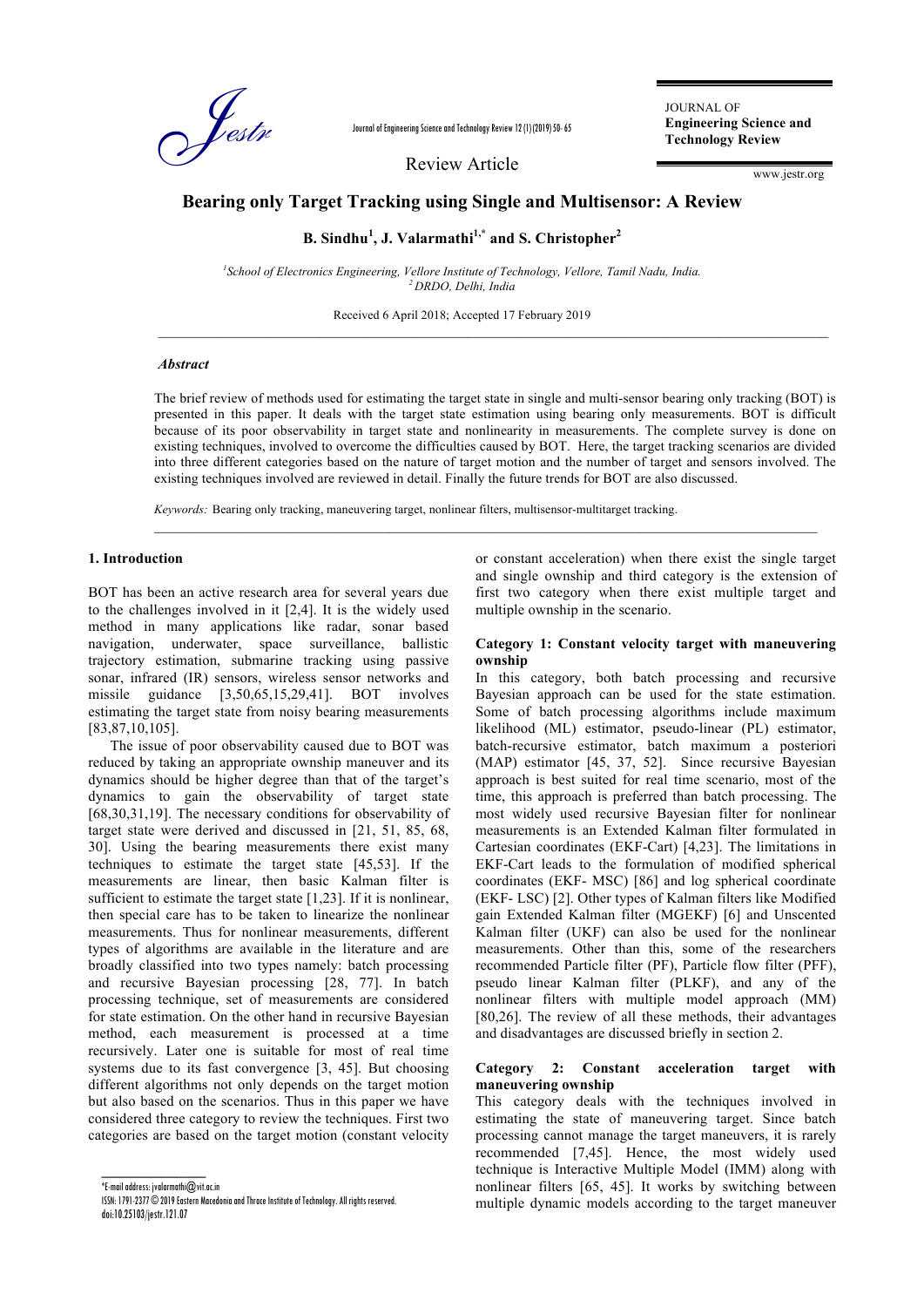[78, 71]. Depending upon the situation any one of the nonlinear filters mentioned in category 1 may be used along with IMM [78,65,71]. More detailed explanation of the techniques involved are reviewed briefly in section 3.

#### **Category 3: Multiple moving targets with multiple ownships (maneuvering/non-maneuvering target)**

This category review the techniques involved in multiple moving targets with multiple sensors (ownship) irrespective of the target motion. Since multiple sensors are involved, observability is not a major issue [88, 99]. But tracking a particular target in a multiple moving target scenario makes the process complicated. Because, target detection by each sensor will be independent and the measurements are observed at random times, ambiguity may occur whether the observed data may originate from the target being tracked or from the clutter or any new target [64, 35]. This will lead to the problem of measurement origin uncertainty [81]. To resolve these issues, batch processing algorithms like Maximum likelihood (ML) estimator and ML probabilistic data association (ML-PDA) are used. Since the batch processing techniques may not be applicable for scenarios involving three or more targets, the recursive algorithms are

proposed that can integrate the received information from different sensors to identify the number of targets and its location in the surveillance region [88, 81]. The recursive algorithms include Multiframe assignment algorithm (MFA), Multi-target Multi-scan algorithm and Multiple hypotheses tracking (MHT) algorithm [81,64,32]. Each of these methods uses nonlinear filters mentioned in category 1 to estimate the target state. The more detailed explanations are given in section 4.

In forthcoming sections this paper presents the complete survey on evolution of different algorithms applied to estimate the target state in BOT for the above mentioned three categories.

The outline of the paper is as follows. Section 2 describes the brief review of the techniques involved in category 1. Section 3 concentrates the evolution of the techniques involved in state estimation for category 2. Similarly, section 4 reviews the techniques involved in category 3. Finally section 5, gives the conclusion and future work.

# **2. Review of techniques for category 1**



**Fig.1.** Techniques involved for constant velocity target.

- MLE Maximum Likelihood estimate<br>• MIV Modified-instrumental variable
- Modified-instrumental variable
- PLE Pseudo-linear estimate<br>PLLS Pseudo linear least squ
- Pseudo linear least square
- MAP Maximum a posteriori
- EKF Extended Kalman filter
- UKF Unscented Kalman filter
- PF Particle filter
- SRF Shifted Rayleigh filter
- CKF Cubature Kalman filter

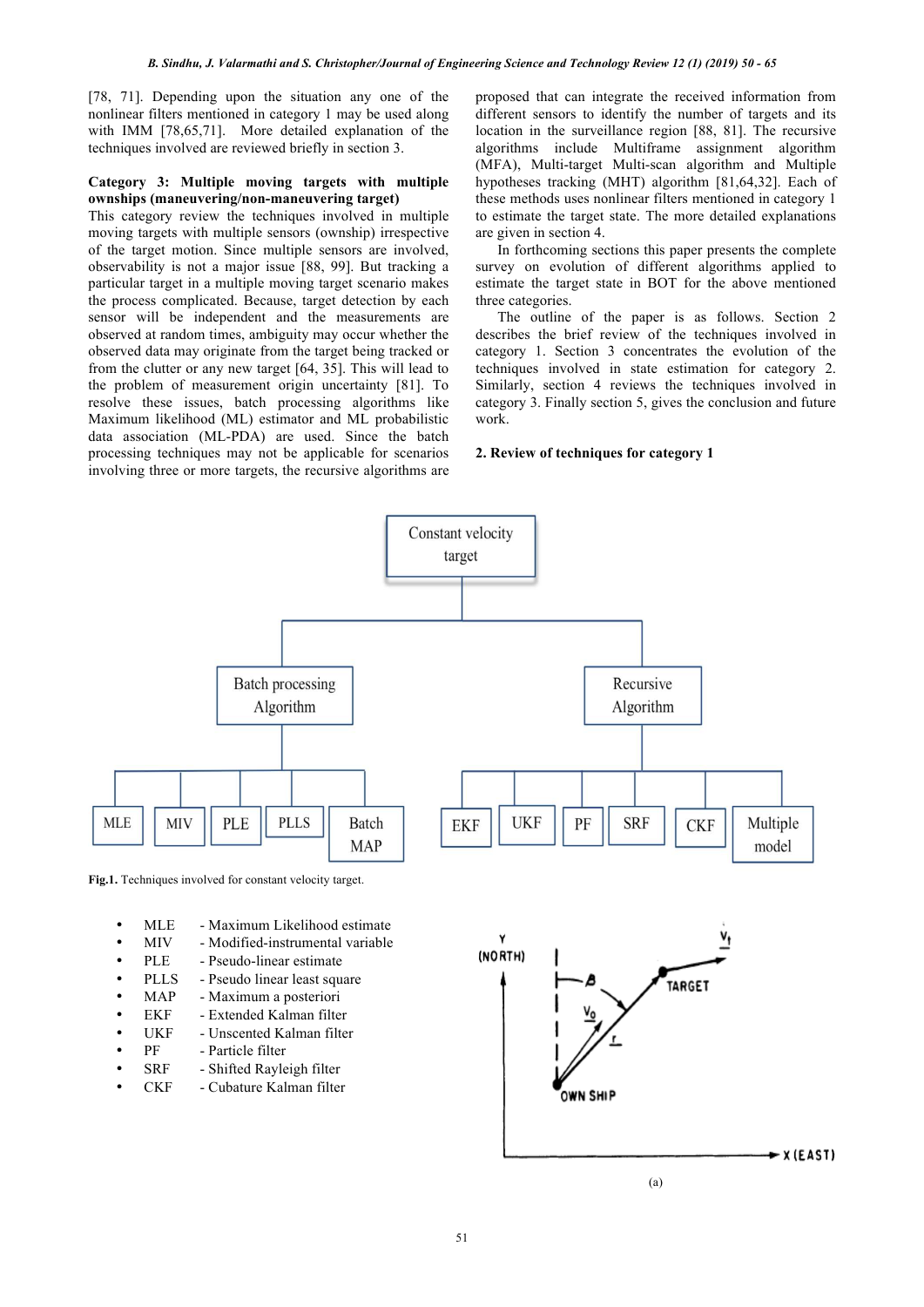

**Fig.2.** Maneuvering patterns of ownship to track single target when it is moving at constant velocity (Courtesy [2], [21], [56], [31]).

Fig. 1 shows the block diagram of various techniques used for category 1. Fig. 2 illustrates the different ownship maneuvering patterns to gain the observability of the target moving with constant velocity. For this category if the ownship does not move and change its velocity to take a maneuver, there will not be a relative velocity between the target and ownship. The relative motion between the target and ownship at each time will just be a linear trajectory with the fixed angle of arrival [106]. Hence the system will be unobservable, the relative position and velocity of target will not be determined. Thus the ownship takes different maneuver to gain observability in range and target state [62,24,58] as shown in Fig.2. Following sections briefs the

different techniques used for target state estimation in air space application and satellite application.

# **2.1. Air space applications:**

BOT is widely used in air space applications for tracking aircrafts, ballistic trajectory tracking and satellite tracking. The techniques used in literature are explained briefly in the upcoming subsections.

# **Target state estimation**

The observability requirements for BOT in air space are derived and explained briefly in [75, 30, 21, 85]. Same analysis for linear discrete time BOT is explained in [56]. It is a direct approach and uses simple linear algebraic formulation for observability analysis of a moving target. The possible ownship maneuvering patterns are shown in Fig. 2 and the necessary conditions for ownship maneuver was derived in [30,56,68,85]. Using this condition an optimal ownship maneuver is framed in [31,33] and they also proved the enhancement in system observability and accuracy through results [54]. Since, BOT is a nonlinear problem, linear analysis is not suitable for practical scenarios. There are various types of batch and recursive algorithms proposed to solve the single target BOT problem [52,3]. Next subsection briefs the literature survey of batch processing techniques used in BOT following which the review of recursive algorithms for the same.

#### **2.1.1. Batch processing techniques**

This type of algorithm processes the batch of measurements for a particular time period to estimate the target state [28]. Nardone et al. [69] have used three technique namely maximum likelihood estimate (MLE), modified-instrumental variable (MIV) and pseudo-linear estimate (PLE) for 2D BOT. The performances of three algorithms are tested for large range-to-baseline scenario. For this scenario, Cramer-Rao bound is derived analytically. The simulation results indicate, for lower effective noise all three algorithms shows similar results and for higher effective noise, PLE shows degraded performance compared to MLE and MIV. In [70], Nardone has proposed the closed form pseudo linear solution to overcome the observability issue caused due to single sensor tracking. It was developed based on the observable parameters which includes bearing, bearing rate and range rate divided by range. Using the observable parameters, normalized polar coordinate state was derived and the results are generated using bearing only measurements. Although this method produces good results for high observability conditions, in case of poor observability the estimates are biased. Later, Kumar et al. [28] also used the modified instrumental variable (MIV) estimate by taking care of missing bearing measurements either randomly or continuously. Performance of the method was evaluated through error bounds. Analogous to [69], Zhang et al. [97] have derived and evaluated the instrumental variable (IV) algorithm based on the covariance matrix. Similar to [69,70,97], Dogancay [18] has proposed weighted instrumental variable (WIV) and compared the performance with MLE, MIV, PLE. He stated that MLE has the disadvantage that, it does not converge to a closed form solution. He also stated that MLE has to be implemented iteratively with the initialization close to the true solution. PLE converges with larger estimation bias. He also added that MIV converges with high computational time. Out of the four techniques used, he proved that the proposed WIV estimator has the closed form solution for the smaller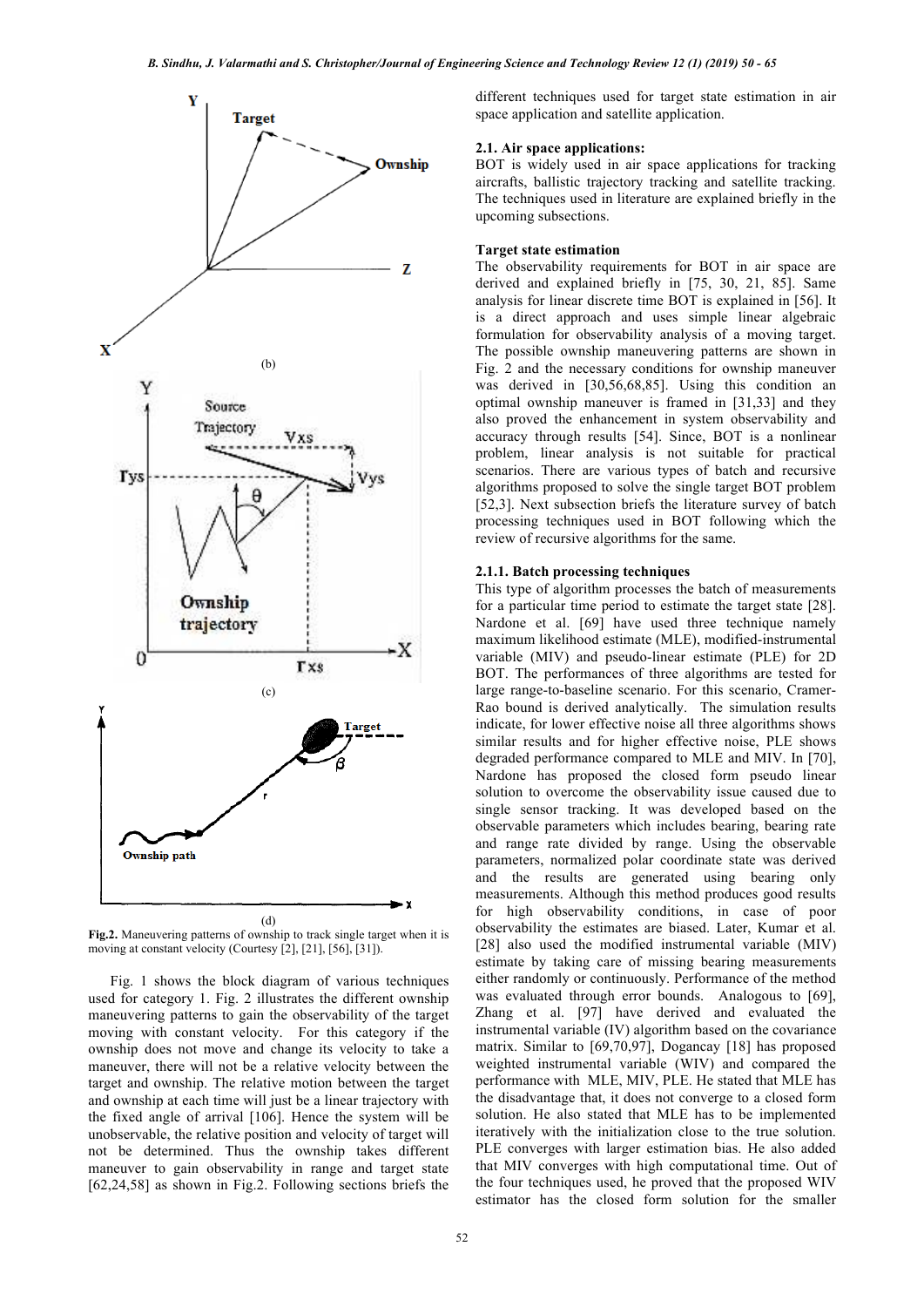bearing noise variance with less computational time and less bias. This method will also diverge with high bearing noise variance [70,52]. Analogous to [18,69,70], Wang et al. [90] have described the pseudo linear least square (PLLS) batch processing method. This method requires no target initialization. The equations for the target state estimation using batch of measurements are derived using standard linear least square method. They proved that, PLLS effectively minimizes the squared norm of the error vector. Huang et al. [37], proposed a bank of batch maximum a posteriori (MAP) estimates to reduce the linearization errors caused due to nonlinear filters and for handling the multihypothesis tracking. The MAP uses the available measurements in each step to compute the state estimate [9, 11]. Each MAP estimator in the bank is initialized by each mode. All the modes are computed analytically by converting the nonlinear cost function into the polynomial form. Thus high probable hypothesis are tracked and thereby increasing the accuracy of the estimation process. Even though MAP batch processing increases the estimate accuracy, these techniques are not preferred due to the larger memory requirement with more computational time for simple scenarios.

# **2.1.2. Recursive nonlinear techniques:**

These techniques outperform the batch processing algorithms and produces closed form and unbiased estimates [39]. The common recursive filter used is Kalman filter (KF) for the linear problems. Since BOT is the nonlinear problem, it cannot be used here. The most widely used recursive nonlinear filter is EKF in Cartesian coordinates. The literatures indicate that EKF in Cartesian coordinates may exhibit large error in the target state estimate due to lack of initial range information [69,45]. There are various modifications proposed in EKF to overcome this. Other than this new type of Kalman filter namely UKF, CKF are also proposed in the place of EKF. Apart from Kalman filter extensions, SRF and PF are also proposed to estimate the target state in BOT. Following subsection gives the brief review on the proposed extended methods for target state estimation in BOT using the above mentioned nonlinear filters.

# *A. EKF and its extension*

It is a sub-optimal filter and linearizes the nonlinear measurement model using Taylor series approximation. Aidala et al. [2] have used EKF in modified polar coordinates (EKF-MPC) and the results are compared with EKF-Cart and pseudolinear filter. The authors have assumed the scenario of constant velocity with an arbitrary motion. They showed that, EKF-Cart fails to estimate the target state for long and short range scenario. Similarly, pseudolinear filter produces biased estimates for long range scenario, whereas the EKF-MPC filter shows better performance in all scenarios but they didn't give the analysis for nearly zero or very high bearing rate scenarios. The other robust method used to overcome the drawbacks of above mentioned EKF is Range parameterized–EKF (RPEKF) which was proposed by Peach [74]. This was implemented by dividing the large range uncertainty region into subintervals and the set of weighted EKF is used each with different initial range estimate to obtain the best range estimate [80,42,96]. The author has compared the performance of RPEKF with EKF-MPC, EKF-Cart and proved that, RPEKF performs better for nearly zero or very high bearing rate scenarios. Branko et. al. [3], have

compared the performance of the particle filter (PF) with EKF-MPC and RPEKF. The authors stated that, PF shows better performance compared to EKF-MPC. Although the RPEKF performance is nearly equivalent to PF it exhibits larger error initially due to lack of initial target range. The other method which is similar to EKF-MPC is the log polar coordinate (EKF-LPC) and was used by B.L. Scala et. al [83] for BOT. The authors have compared three different tracking algorithms namely EKF-LPC, RPEKF-LPC and Gaussian sum measurement approximation filter. The performance was analyzed using root mean square (RMS) position error, root-time averaged mean square (RTAMS) and number of divergent tracks. The simulation results indicate that, all three filters has similar performance. Another form of EKF is the progressive correction (PC) technique (PC-EKF) and was implemented by Wang et al [90]. They compared the performance of PC-EKF with EKF, RPEKF in MPC (RPEKF-MPC) and PLLS. They showed that, PLLS has better performance than PC-EKF for smaller initial ranges of the target. However at 100km EKF, PC-EKF and PLLS gives biased estimates of the target. Overall the authors stated that, RPEKF-MPC shows better results compared to other filters irrespective of ranges.

Later, Franken in [20] have explained about the filter initialization of EKF using log spherical coordinates (LSC) and regression based batch estimator. LSC considers both azimuth and elevation measurements and is the 3D version of LPC used in [83]. Filter initialization using LSC is the one-point initialization technique which consider one measurement pair. Whereas, batch estimator is the multiplepoint initialization technique which consider multiple measurement pairs. The other three estimators considered in this paper are, EKF-Cart initialized with 1. Converted prior 2. Quadratic regression estimator and 3. General non-linear least squares. To validate these techniques, authors have considered two scenarios for target tracking, one is on the passing course and the other is course close to collision. Among all algorithms, EKF-LSC and batch estimator performs better for two scenarios considered. The algorithm which is similar to LSC is modified spherical coordinate (MSC) which is the 3D version of MPC. Mallick et al. [60] have used MSC and LSC for angle only tracking (AOT) in 3D. Authors have presented the new derivation for continuous to discrete EKF-MSC and EKF-LSC filtering algorithms. The derivation for MSC and LSC are presented using first order nonlinear stochastic differential equations and has shown its equivalence with the nearly constant velocity model (NCVM) in Cartesian coordinates. In addition, the authors have presented the new derivation for the predicted covariance which follows the Brownian motion process and it is integrated numerically and jointly to the predicted state estimate to provide better numerical accuracy. Simulations were performed for three different bearing and elevation measurement error standard deviations (0.001, 0.005 and 0.015 radian) and performance of EKF-MSC and EKF-LSC were compared with EKF-Cart. From the results the authors stated that, for high measurement accuracy (0.001 radian) EKF-Cart performs better whereas for medium and low accuracy (0.005 and 0.015 radian) EKF-MSC and EKF-LSC performs better.

The other alternative filtering technique to EKF is the MGEKF. It was initially proposed and derived by [84] and later the derivation of modified gain function was made simple by [22]. Huang et al. [38] has presented the iterated MGEKF, which combines the MGEKF and iteration method. In IMGEKF the new updated state and its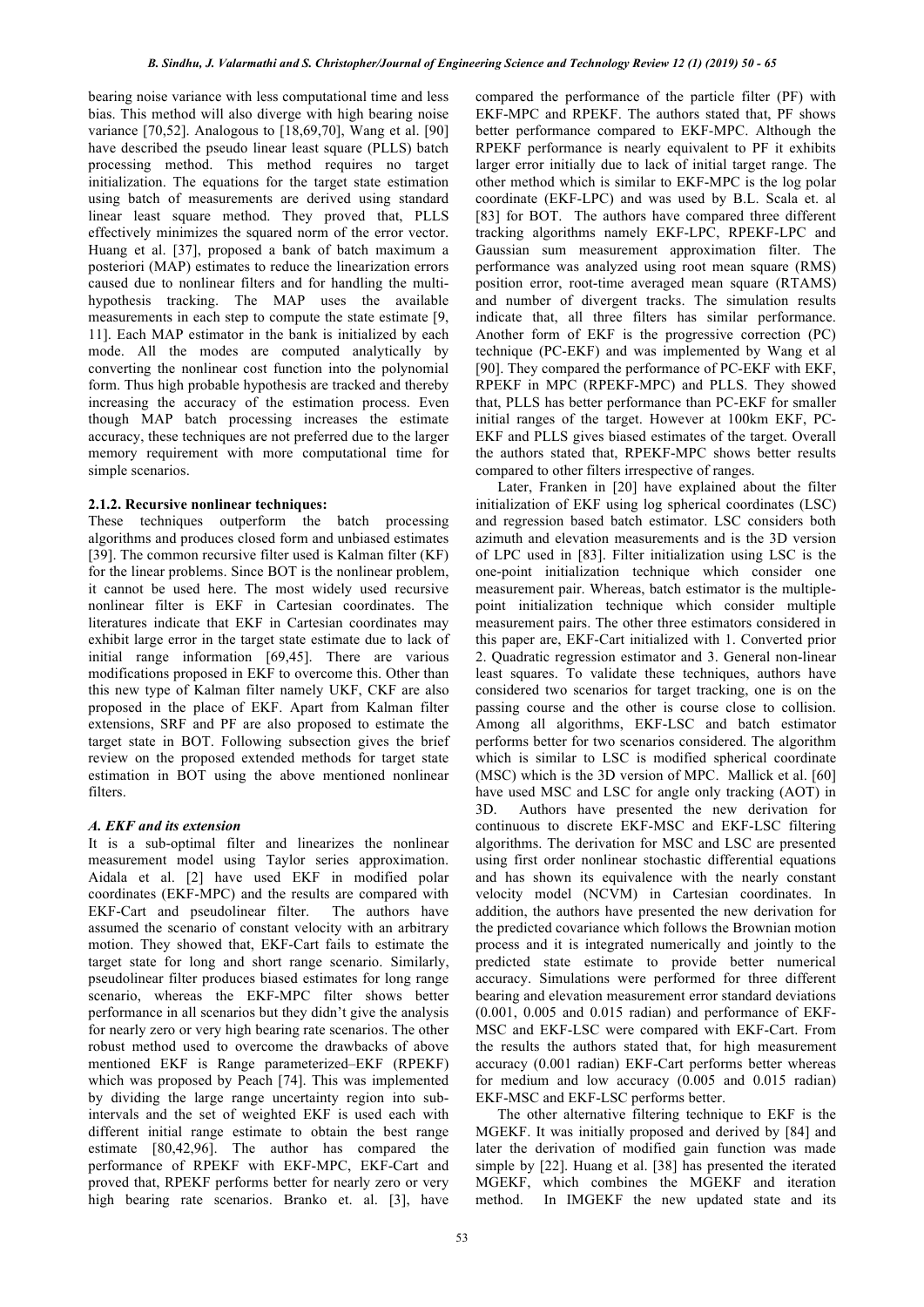corresponding covariance are obtained by re-linearizing the measurement function. The other nonlinear filters used are EKF, IEKF, MGEKF. The performances of all the filters are compared with CRLB. The authors stated that IMGEKF has better performance than other filters. However, since this method depends on the updated state for iteration, the disadvantage occurs when the system is unobservable during the initial period of tracking

### *B. UKF and its extension:*

The other techniques used for constant velocity target state estimation are Sigma point Kalman filter (SPKF) otherwise known as UKF for BOT. It uses the sigma point to linearize the nonlinear dynamic or measurement model, this filter overcomes the divergence problem in EKF [40,59]. Sadhu et al. [82] have made comparison between SPKF, EKF and IEKF. The authors deal with implementation of nonlinear filters for severe nonlinear system with uncertainty in initial conditions. The track lose criterion was taken into account for performance comparison. Simulation results indicate, superiority of SPKF compared to EKF and IEKF. The frequency of track loss in SPKF is 0.014% whereas for EKF it is 0.28%. The track loss for SPKF can be reduced by changing the ∝. The term ∝ refers to the spread of sigma points. The minimum failure occurs at  $\alpha$  = 0.6. Therefore the authors recommend using SPKF for BOT with acceptable increase in computational time. Analogous to [5,15], Straka et al. [87] has introduced UKF with adaptive scaling parameter. The adaptation was done by means of Maximum likelihood (UKFML) or Maximum posterior probability (UKFMPP) and has compared with EKF, UKF and SRF for the constant velocity target. The authors have considered three scenarios with different ownship motion patterns. In scenario 1 the ownship follows the straight line motion. The ownship is assumed to take a maneuver in scenario 2. In scenario 3 the ownship follows unit circle centered at origin. From simulation results the authors stated that only in scenario 1, SRF performance was slightly better than UKF's whereas in other scenarios UKF with adaptive scaling parameter performance was good compared to others. More specifically UKF<sup>MPP</sup> achieves better performance.

### *C. Cubature Kalman filter (CKF):*

The method of approximating the posterior distribution at each time step with a Gaussian distribution is known as CKF. Cubature is the approximation in a multi-dimensional problem [94]. Analogous to [67], Wu et al. [92] has used CKF along with range parameterized (RP) method. In this paper the sample set of points in the CKF with an orthogonal transformation was designed and used when there is a high degree of nonlinearity in the measurement function. The authors refer to these points as orthogonal simplex cubature points (OSCPs). This paper also used the range parameterized (RP) method with different initial estimates, which deals with fuzzy initial estimation problem. The RP tracker has demerits in terms of computational complexity, due to the usage of series of sub-filters. Authors tried to reduce the computational cost by setting the threshold and removal of unstable sub-filters. But still the authors stated that the proposed RPOSCKF has high computational complexity but performs better than other conventional nonlinear filters used.

# *D. Shifted Rayleigh filter (SRF) and its extension:*

It is a moment matching algorithm used for BOT to calculate the exact conditional mean and covariance for the given

measurement [5]. Sanjeev et.al [5] have used SRF for Maximum bearing rate (MBR) scenarios. The authors have investigated the performance of SRF with EKF, UKF and PF for the above mentioned scenario. SRF uses the directional cosines of bearing measurement and augmented to obtain the exact conditional mean and covariance. From the simulation results, it is stated that EKF and UKF shows divergent tracks for low MBR whereas SRF and PF does not shows divergent tracks even with increased MBR. Hence SRF achieves performance similar to PF. Ozelci et al. [15] have used SRF for target tracking from noisy measurements in the presence of clutter, and was named as SRF for 3D bearing measurement with clutter (SRF3C). The authors have compared performance of proposed SRF3C with EKF, RPEKF, UKF and Particle filter with local EKF linearization (EKPF), considering high bearing rate scenario. The simulation results indicate EKF, UKF and RPEKF perform poor whereas EKPF has the comparable performance to that of SRF3C but has higher computational time nearly 4 orders of magnitude compared to SRF3C. Hence it is stated that, the proposed SRF3C performs better in case of poor target initialization, high probability of clutter and high bearing rate scenarios.

#### *E. Particle filter and its extension:*

It is the recursive Monte Carlo method which represents the posterior density of target [62,66]. Gordon et al. [25] have described the sampling based method and auxiliary PF for BOT problem. The performances were compared with EKF. From results, the best performance is achieved by auxiliary PF whereas EKF estimate diverges. Later, Karlsson et al. [41] have used PF in MSC and Cartesian. The comparison was made between RPEKF and PF in Cartesian and MSC. The results indicate the good performance of PF in both MSC and Cartesian with more computational time than RPEKF. Mallick et al. [61] have used UKF and PF in MSC. This work is an improved version of his work in [60] reviewed in subsection (2.1.2.A). In this paper an improved filter initialization algorithm was discussed. The authors have used EKF, UKF and Bootstrap particle filter (BPF) in Cartesian and MSC. The simulation results indicate for high measurement accuracy, EKF and UKF in MSC performs marginally better than EKF and UKF in Cartesian. For low measurement accuracy best performance was achieved by EKF-MSC and UKF-MSC compared to others. Whereas BPF shows severe computational complexity than others and performance was not better than EKF-MSC and UKF-MSC. The authors stated that, the poor performance of BPF can be increased by adding particles but this will further increase computational time. Similar to [60,61], Gupta et al. [29] considered PFF along with deterministic Ensemble Kalman filter (DEnKF) and stochastic Ensemble Kalman filter (sEnKF) in Cartesian and MSC and compared the results with EKF, UKF, BPF in Cartesian and MSC. In the case of low measurement accuracy, the simulation results indicates better performance for PFF in Cartesian and MSC whereas similar performance was achieved by EKF, UKF and DEnKF only in MSC and not in Cartesian. Also PFF performs better with less number of particles compared to particles used in BPF.

Ristic et. al [79] have discussed the improved and modified form of PF called Bernoulli PF and is used for ownship motion control under the consideration of false alarm and missed detection. Problem is to identify the appearance and disappearance of target during ownship motion. To solve this problem, Bernoulli filter was used.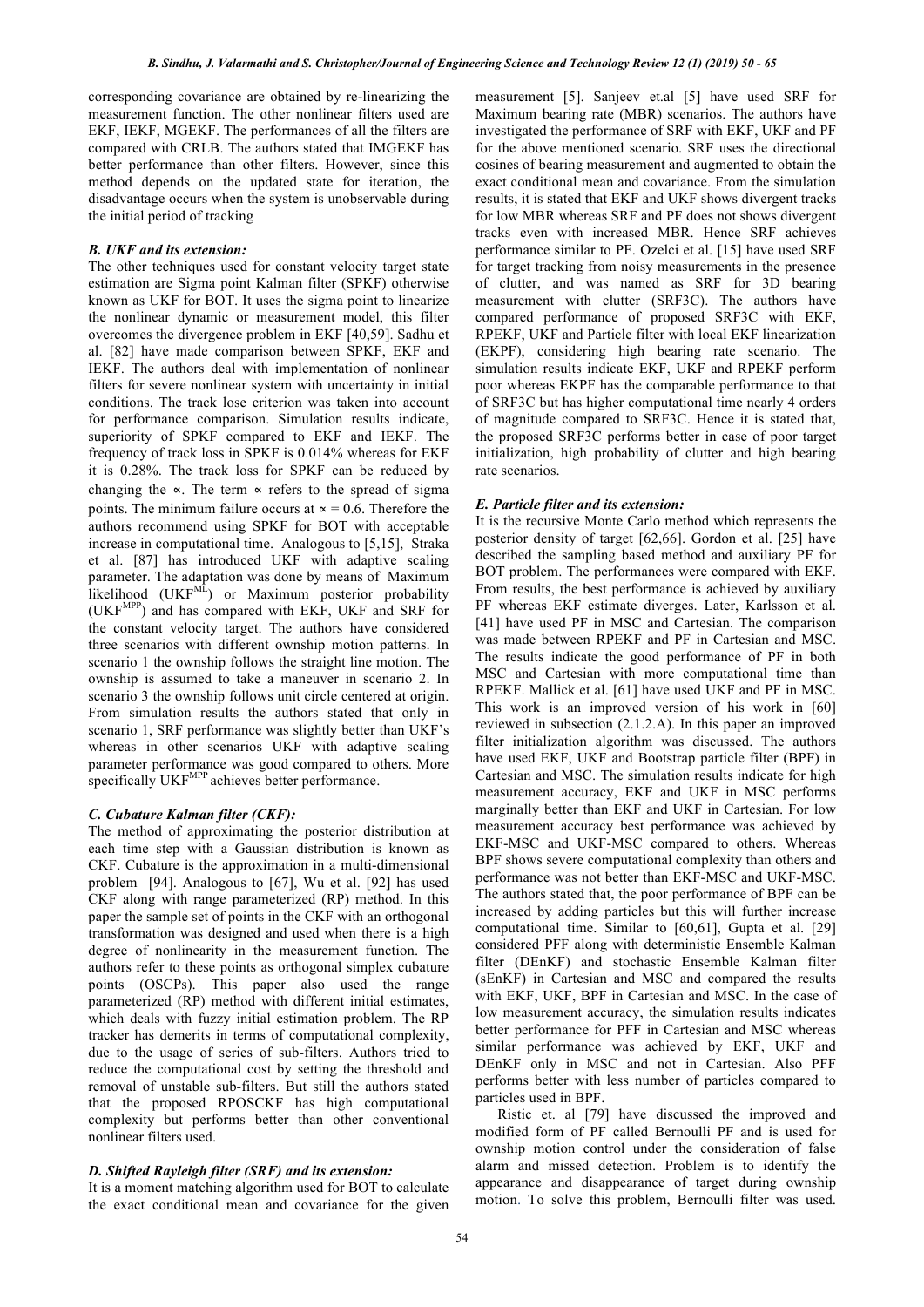Since Bernoulli filter does not form a closed-form solution it is implemented based on the particle filter with diffuse prior. Further observer motion was controlled using the output of Bernoulli PF. The simulation was done with two different average number of false detections  $\lambda = 0.5$  and  $\lambda = 5$ . The results indicate that for  $\lambda = 0.5$ , the RMS error is very close to theoretical bound and for  $\lambda = 5$  the estimation error increases. Overall the performance of Bernoulli PF shows better performance in track maintenance. Analogous to [79], Morelande [66] has developed marginalized particle filter (MPF) for 2D BOT. This paper considers the improvement of PF known as marginalization technique. This can be done by replacing the Monte Carlo approximation with analytical computation. In this paper Euler approximation is used for dynamical equation and thus only three elements of the state vector needs to be sampled. The proposed MPF in MPC (MPF-MPC) was compared with MPF in Cartesian (MPF-C) and Bootstrap filter in Cartesian (BF-C) and MPC (BF-MPC). From the simulation results, MPF-MPC shows best performance compared to others with one  $10<sup>th</sup>$  of sample size but with greater computational time.

# *F. Kernel based filter (KBF):*

This method is mainly used for signal propagation time delay. Yunfei et al [27] have used online parameter estimation (OPE) method embedded into a nonlinear filter for tracking moving target. Along with OPE the authors have used improved range parameterized EKF (IRP-EKF) in which adaptive weight adjustment is introduced. Further instead of EKF, they used Kernel-based filter (KBF) and regularized particle filter (RPF) to improve the filter performance. The proposed OPE-IRP-KBF based estimation is compared with OPE-RPEKF and OPE-regularized particle filter (OPE-RPF). The authors stated that proposed method runs four parallel KBF during the initial stage and remove the low-weight sub-intervals and produces better fusion result. During the normal tracking stage it produces high estimation accuracy, compared to other methods but the computational time is higher. Thus the authors stated that, the proposed technique is better with an acceptable high computational time.

### *2.1.2. Smoothing techniques:*

The process of Smoothing is different from filtering. Smoothing not only process measurements up to the particular time but also considered the delayed

measurements. Hence smoothing process is better optimization than filtering [1]. The process of smoothing is applied to BOT and is discussed by few authors. In analogy to [38], Qian et al. [73] has proposed a smoothing MGEKF (sMGEKF) based on Rauch-Tung-Stribel (RTS) smoothing. The authors stated that, RTS algorithm is a fixed interval smoothing and it has two steps forward filtering and backward propagation process. The forward filtering employs the usual filtering algorithm and backward processing propagates the statistics of the filter backward in time and obtains the smoothed states. The nonlinear filters used in this paper are, EKF, IEKF, smoothing EKF (sEKF), MGEKF and sMGEKF. From simulation results, the authors concluded that sMGEKF performs better during the initial period when the target is not observable and also reduces the estimation error. Similar to [73], Meiqin et al. [67] have combined the RTS smoother and Cubature Kalman filter and presented the Cubature Rauch-Tung-Striebel (CRTS) smoother. Based on this the authors has proposed the new technique cubature Rauch-Tung-Striebel (CRTS)-U. This was performed to check the optimal ownship maneuver using the determinant of covariance matrix and the trace of it. CKF, CRTS and CRTS-U algorithms were compared and proved. CRTS-U has superior performance with less RMS error.

#### **2.2. Satellite applications:**

BOT was also used in satellite applications and is explained by Li et al. [49]. The authors have explained about the new passive EKF-Cart tracking method using bearing only measurements for satellite to satellite tracking applications. The bearing measurements from J2000 ECI frame is used for state transfer matrix and Jacobian matrix calculation. Even with the larger initial errors, with EKF-Cart the results are converging. This can be used to passively track low earth circular orbit satellite by a high earth orbit satellite. Li et al. extended the same work in [50] by considering the observability problem between the satellite to satellite passive tracking. They explained and proved mathematically the necessary and sufficient condition for satellite tracking. Qiang et al. [72] have used MSC-EKF for satellite application and verified through simulation that, it produces unbiased estimation with fast convergence compared to EKF-Cart. The Table 1 gives the brief overview of the techniques and its performance analysis used by different authors for category 1.

| Authors, reference and | Innovation                                                         | Performance analysis                               |
|------------------------|--------------------------------------------------------------------|----------------------------------------------------|
| vear                   |                                                                    |                                                    |
| V.J. Aidala et. al     | EKF using modified polar coordinate (EKF-MPC).                     | performs<br>EKF-MPC<br>better and avoids<br>filter |
| $[2]$ , 1983           |                                                                    | instability compared to pseudolinear filter, and   |
|                        |                                                                    | EKF-Cart.                                          |
| P.J. Galkowski et.al   | Derived a new form of gain for MGEKF.                              | Performance of MGEKF was better than standard      |
| $[22]$ , 1991          |                                                                    | EKF.                                               |
| W. Grossman            | EKF-MPC formulated using Line-of sight (LOS) algebra               | EKF-MPC performs better than standard EKF.         |
| [24], 1991             |                                                                    |                                                    |
| N. Peach               | Range parameterized (RP) tracker using EKF-Cart is used.           | RP tracker performs better compared to EKF-MPC     |
| $[74]$ , 1995          |                                                                    | and EKF-Cart.                                      |
| N. Gordon et.al [25],  | Sampling-Importance resampling (SIR) filter, Auxillary SIR filter. | SIR performs better compared to EKF and Auxillary  |
| 1998                   |                                                                    | SIR filter.                                        |
| T.R. Kronhamn<br>[42]  | Adaptive ownship motion using Multihypothesis Cartesian            | The adaptive ownship motion using MHCKF shows      |
| 1998                   | Kalman filter (MHCKF)                                              | good results compared to fixed ownship motion.     |
| S. Arulampalam et. al  | Comparison of various nonlinear filters for angle only             | PF shows better performance compared to RPEKF      |
| $[3]$ , 2000           | measurements                                                       | and EKF-MPC                                        |
| R. Karlsson et al.     | PF-MSC and RPEKF-MSC.                                              | PF-MSC performs better with high computational     |
| $[41]$ , 2001          |                                                                    | time compared to PF-Cart and RPEKF-Cart.           |
| S. Sadhu et.al         | Sigma point Kalman filter (SPKF)                                   | SPKF performs better than EKF, iterated EKF        |
| $[82]$ , 2006          |                                                                    | (IEKF).                                            |
| S.Arulampalam et.al    | Shifted Rayleigh filter (SRF)                                      | SRF performs better than EKF, UKF and PF           |

**Table 1.** Different algorithms used for single sensor and single target with constant velocity and their performance analysis<br>Authors reference and lawsimum analysis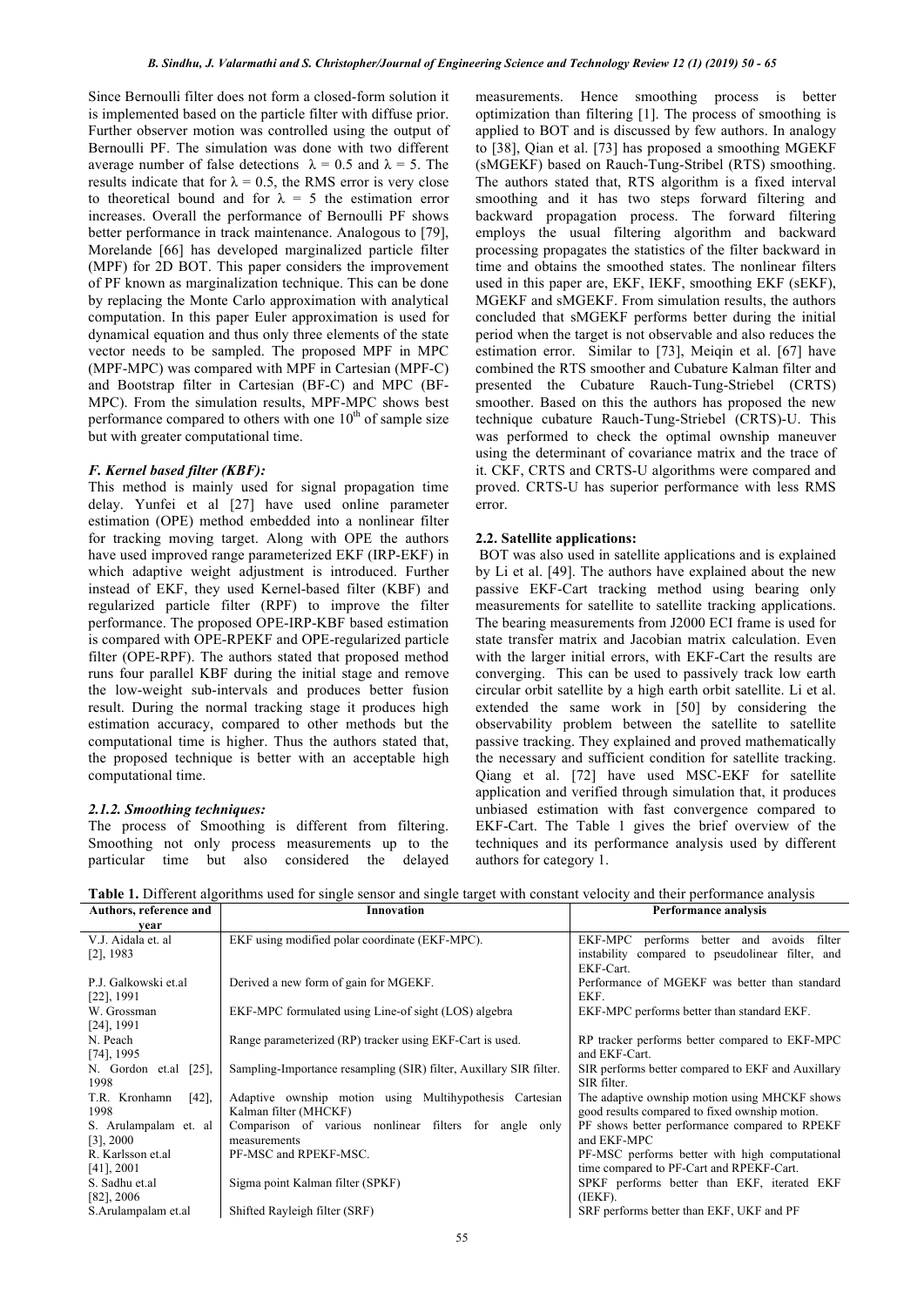| $[5]$ , 2007<br>Y.Guo et.al<br>$[27]$ , 2008        | Online parameter estimation-Improved range parameterized-<br>Kernel based filter (OPE-IRP-KBF).                                                                                       | The proposed OPE-IRP-KBF performs better than<br>Online parameter estimation RPEKF (OPE-<br>RPEKF), OPE regularized PF (OPE-RPF), OPE                                                           |
|-----------------------------------------------------|---------------------------------------------------------------------------------------------------------------------------------------------------------------------------------------|-------------------------------------------------------------------------------------------------------------------------------------------------------------------------------------------------|
| B.L. Scala et.al<br>$[83]$ , 2008<br>X. Wang et. al | EKF-LPC and RPEKF-LPC<br>1. Pseudo linear least square (PLLS) filter,                                                                                                                 | Kernel-based filter (KBF)<br>EKF-LPC and RPEKF-LPC performs better than<br>Gaussian sum measurement approximation filter.<br>The better performance was achieved by RPEKF-                      |
| $[90]$ , 2009<br>O. Straka et.al                    | 2. RPEKF-MPC,<br>3. Progressive correction EKF (PC-EKF).<br>UKF with adaptive scaling parameter                                                                                       | MPC compared to PC-EKF, EKF and PLLS.<br>UKF with adaptive scaling parameter performs<br>better than EKF, UKF, SRF.                                                                             |
| $[87]$ , 2011<br>M. Mallick et.al<br>$[60]$ , 2011  | Continuous-discrete EKF using MSC and LSC                                                                                                                                             | CEKF performs better for high measurement<br>accuracy and in case of medium measurement<br>accuracy EKF-MSC and EKF-LSC performs better.                                                        |
| B. Ristic et.al<br>$[79]$ , 2012                    | Bernoulli PF was used in maintaining tracks in difficult scenarios.                                                                                                                   | Bernoulli PF performs better.                                                                                                                                                                   |
| A. Can Ozelci et.al<br>$[15]$ , 2012                | SRF for 3D bearing measurements with clutter (SRF3C).                                                                                                                                 | SRF3C performs better compared to EKF, UKF,<br>RPEKF, sampling-importance-resampling particle<br>filter with local EKF linearization (EKPF).                                                    |
| M.R. Morelande<br>$[66]$ , 2013<br>P.H.Leong et.al  | Marginalised Particle filter (MPF) and Bootstrap filter (BF) in<br>MPC and Cartesian coordinates.<br>Gaussian-sum Cubature Kalman filter (GSCKF), RP Cubature                         | MPF in MPC has better performance than BF in<br>MPC.<br>The analysis of performance indicates GSCKF has                                                                                         |
| $[57]$ , 2013<br>Z.Qian et.al<br>$[73]$ , 2014      | Kalman filter (RPCKF).<br>1. Smoothing MGEKF (sMGEKF)<br>2. Rauch-Tung-Striebel (RTS) smoothing.                                                                                      | performance similar to PF and better performance<br>than EKF, PF, UKF, CKF.<br>sMGEKF<br>performs<br>better<br>compared<br>to<br>MGEKF, EKF and IEKF.                                           |
| L.Meigin et.al<br>$[67]$ , 2015                     | Cubature RTS-U (CRTS-U)                                                                                                                                                               | The better performance was achieved by CRTS-U<br>compared to Cubature RTS (CRTS) smoother and<br>CKF.                                                                                           |
| D.Franken                                           | Regression-based batch estimator for track initialization.                                                                                                                            | The batch estimator using regression based<br>multipoint initialization performs better than EKF-                                                                                               |
| $[20]$ , 2015                                       |                                                                                                                                                                                       | LSC, CEKF and EKF with prior, nonlinear least                                                                                                                                                   |
| Y.Huang et al<br>$[38]$ , 2015                      | <b>IMGEKF</b>                                                                                                                                                                         | square.<br>IMGEKF performs better than MGEKF, EKF,<br>IEKF.                                                                                                                                     |
| S.D. Gupta et al<br>$[29]$ , 2015                   | 1. Cartesian PFF (CPFF),<br>2. Cartesian deterministic Ensemble Kalman filter (CDEnKF),<br>3. Cartesian stochastic EnKF (CSEnKF),<br>4. CPFF(local),<br>5. SEnKF-MSC,<br>6. EnKF-MSC. | The best performance was achieved for EKF, UKF<br>and DEnKF in MSC and PFF than EKF-Cart, UKF-<br>Cart, BPF-Cart, CPFF(local), EKF-MSC, UKF-<br>MSC, BPF-MSC, SEnKF-MSC, EnKF-MSC, PFF-<br>MSC. |
| H.Wu et.al<br>$[92]$ , 2016                         | 1. RP orthogonal simplex CKF (RPOSCKF)<br>2. RPOSCKF-I improved range parameterized strategy (IRP)<br>3. Simplex CKF (SCKF)<br>4. Orthogonal simplex cubature points (OSCPs).         | RPOSCKF algorithm shows better performance<br>compared to other techniques.                                                                                                                     |
| Q.Zhang et al                                       | Smoothing EKF (sEKF) and smoothing MGEKF (sMGEKF).                                                                                                                                    | sEKF and sMGEKF performs better compared to<br>EKF.                                                                                                                                             |
| $[98]$ , 2016                                       |                                                                                                                                                                                       |                                                                                                                                                                                                 |

# **3. Review of techniques for category 2**



**Fig. 3.** Different techniques involved for maneuvering target tracking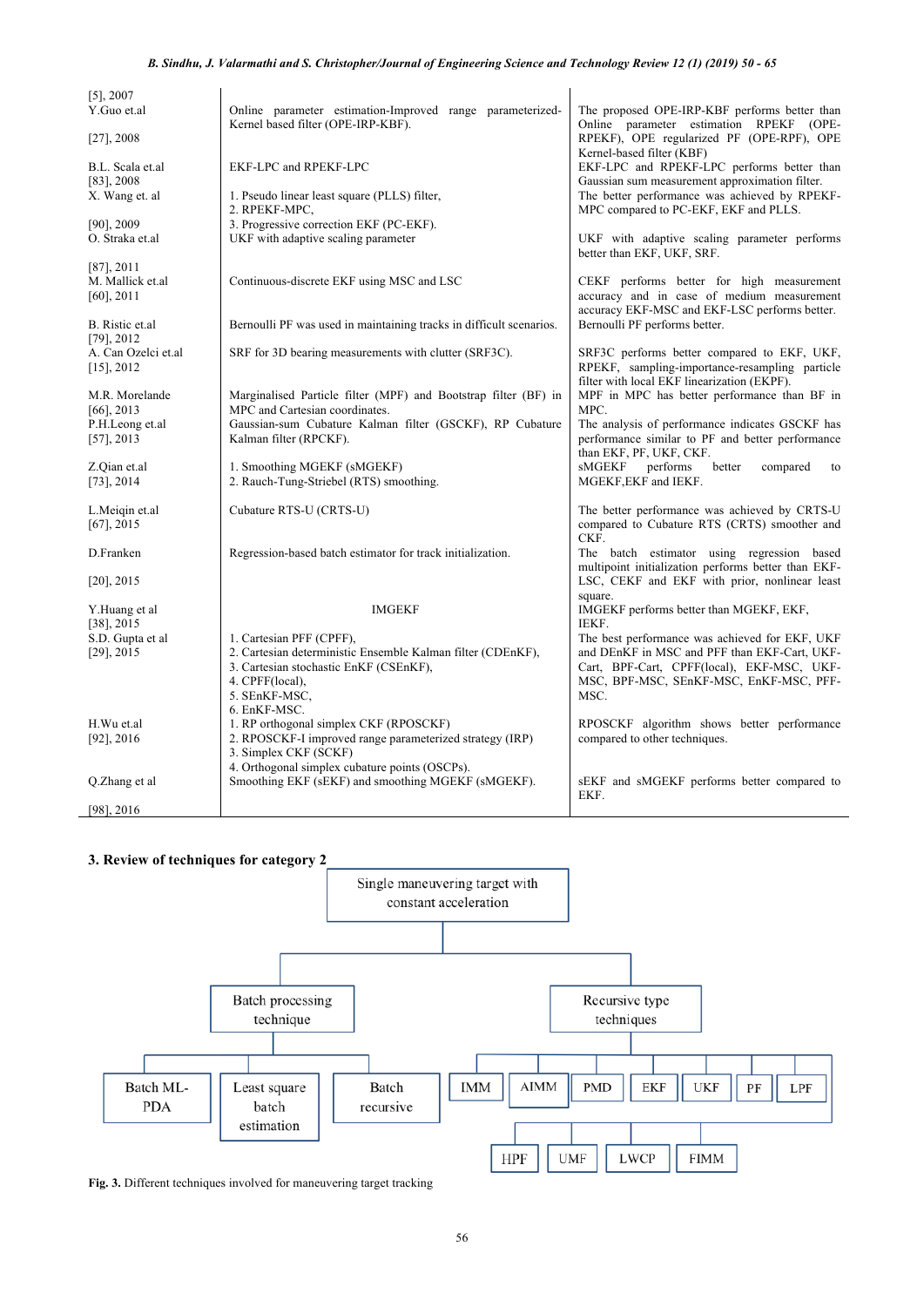- IMM Interactive multiple model
- AIMM Adaptive interactive multiple model
- PMD probability mass diffusion filter
- LPF learning particle filter
- HPF hierarchical particle filter
- UMF unscented mixture filter
- LWCP Liu and West change point filter
- FIMM Fuzzy-logic-based IMM



**Fig.4.** Different ownship and target maneuvering patterns for single sensor target tracking when the target moves at constant acceleration as shown in [a], [b] courtesy [36], [102].

This section deals with techniques used to estimate the state of the maneuvering target in BOT. Fig. 3 gives the block diagram of different techniques involved for maneuvering target and Fig. 4 shows the different maneuvering patterns of target and ownship. The number of literature related to maneuvering target was less. The maneuvering target corrupts range estimation and produces incorrect state estimates [7,55]. There are various techniques involved in estimating the state of maneuvering targets in air space application and underwater application depending upon the nature of maneuvers and are explained briefly in the following sections.

# **3.1. Air space applications**

### **3.1.1. Batch processing techniques:**

Batch processing can also be used for this category. Allen et al. [7] have presented a tracking filter for BOT. In this paper two types of maneuver detection methods are presented namely a. conventional method and b. batch processing method. The conventional method works by comparing the variance of normalized squared residuals of angle and angle rate in azimuth and elevation with chi-squared threshold [8]. The authors stated that this method is useful for detecting low-level maneuvers, but it was not effective than that of batch estimation. In batch processing technique, sum of squares (SOS) of measurement residuals is calculated and was approximated to follow a chi-square distribution  $\chi^2_M$  (M is the number of degrees of freedom). The sliding windows of N observations are processed to determine whether, target maneuver occurred within the window. The maneuver was detected by comparing SOS with the threshold from  $\chi^2$ distribution. If SOS results in a poor fit, then system declares that detection of target maneuver is done. Later, Liu et al. [52] have presented the novel hybrid estimator for 2D maneuvering target in BOT. The hybrid estimator combines two algorithms, instrumental variable pseudolinear estimator (IV-PL) and pseudolinear Kalman filter (PLKF) for detection of target maneuver. Initially, PLKF is used for initialization of hybrid estimator and it is checked for convergence of target maneuver. If the target dynamics is not converging IV-PL estimator is used for estimation of the target maneuver. From the simulation results the combination of two estimators shows the superiority of the hybrid algorithm. Later, Kiruba et al [45] has stated that, batch processing type techniques cannot handle target maneuvers and hence a combination of batch and recursive estimator is proposed for maneuvering target in clutter environment. In this paper, the interacting multiple model probabilistic data association filter with amplitude information (IMMPDAFAI) is proposed for maneuvering targets detection in clutter. Initially ML-PDA batch method is implemented for accurate initialization of IMMMPDAFAI to provide reliable track maintenance. The authors have proved that, the proposed algorithm is effective even with 8dB SNR.

#### **3.1.2. Recursive nonlinear techniques:**

There are number of techniques involved for solving nonlinear measurement equation, but most of the methods produces filter divergence and biased estimates for highly maneuvering scenarios. Brehard et al. [12] have used the Best fitting Gaussian (BFG) distribution for the computation of posterior Cramer-Rao bound (PCRB) for the maneuvering target in BOT. The maneuvering target was modeled by Jump Markov linear model. Since measurement model is nonlinear for BOT, the closed form solution cannot be obtained [34,89,100]. Hence, to obtain the closed form solution BFG model associated with BOT was calculated using Log polar coordinate (LPC) system and was tested for maneuvering target to obtain the closed form expression for PCRB. Xu. et al. [93] has proposed an easy-to-implement maneuver detection method for detecting the maneuvering target in BOT. The authors have also used the fuzzy-neuralnetwork (FNN) for maneuver detection. Two scenarios are considered one is, obtaining the exact CRLB curves based on known a priori maneuvering time and second is investigation of CRLB for the proposed method and FNN method. The performance was compared with CRLB obtained through a proposed maneuver detection method and FNN method with respect to true CRLB. The authors stated that, from simulation results the proposed maneuver detection method performs better than FNN maneuver detection.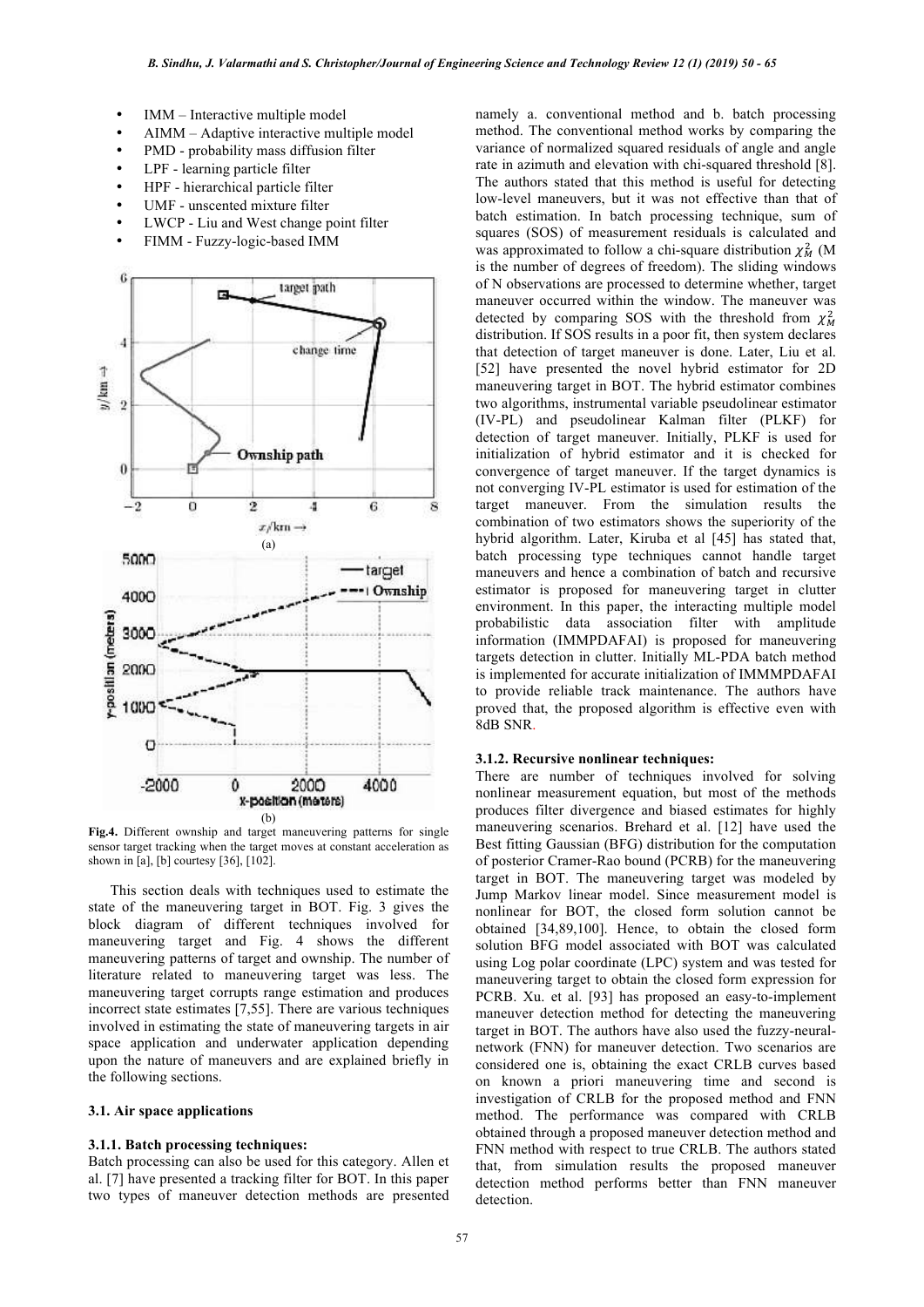# *A. Particle filter and its extension:*

This sub-section deals with particle filter and its extended versions used for tracking the maneuvering target in BOT. Even though particle filter has high computational time as stated in sub-section 2.1.2.E. particle filters are mostly used for highly maneuvering targets especially in BOT. Brehard et al. [14] have proposed hierarchical particle filter (HPF) for highly maneuvering target scenarios in BOT. In this paper the performance of PF was analyzed using Log polar coordinate (LPC). The authors stated that, traditional PF diverges at some point due to unobservability of radial distance between the target and ownship also the speed bounds of the target. To overcome the problem of filter divergence in PF, HPF is introduced and track initialization was done using a simple Monte-Carlo Markov chain (MCMC) method. The comparison was done between the bootstrap PF and HPF with two initial priors. The simulation results for prior 1 indicate that, during the initial stage performance of both filters are same. After some time, bootstrap filter diverges but HPF shows better performance. Similarly for prior 2 during initial stage both filters suffer from bias due to initial prior. The filter divergence occurs for bootstrap filter whereas HPF performs better. It has been confirmed that for more difficult scenario, the proposed method outperforms classical bootstrap filter. Similar to method proposed earlier by Brehard et al. [14], Horst et al. [36] have used marginalized particle filter (MPF) for target state estimation in BOT. The authors initially consider bearing-only measurement (BOTMA) and later they proposed to consider bearing rate measurements (BRTMA) along with bearing measurement. The proposed bearing measurements are used in MPF not only for target state estimation but also detecting the change in the maneuver of the target. In this paper, target maneuver was detected using chi-square hypothesis test with window length of 10 and threshold of 18.3 with confidence level of 95%. The simulation results indicate the increase in estimation accuracy as well as identifying the maneuver change detection. Nemeth et al. [71] have proposed learning particle filter (LPF) to detect the target maneuver in unknown period of time. This paper considers joint state estimation of maneuvering targets with unknown model parameters. The proposed LPF is used for state estimation and unknown model parameters through online. The other successful online static parameter estimation used in this paper is The Liu and west filter [91] and LPF [17]. In this paper it is shown that these two methods can be further extended to estimate piecewise time varying parameters by considering change point analysis. The comparison was made between Liu and West change point (LWCP) filter and IMM filter for two scenarios. Scenario 1 considers unknown turn rate parameter ω and scenario 2 considers unknown system noise variance  $\tau^2$  along with unknown  $\omega$  as stated in scenario 1. IMM filter is implemented with the mixture of UKF filters and the results are compared with LWCP filter which is implemented with 10,000 particles. Since LWCP filter is able to learn parameters online, simulation results shows better performance during target maneuver than IMM filter. The comparative results indicate better estimation for LWCP filter than IMM.

# *B. Shifted Rayleigh filter and its extension:*

According to the literature when target is in a maneuvering condition, target state estimation can be achieved better when improved SRF is used instead of SRF. Clark et al. [16] have proposed shifted Rayleigh mixture filter (SRMF) for BOT of maneuvering targets. The authors have considered the problem of maneuvering target by taking clutter in to account for each maneuver mode. For this problem, the conditional density of the target state for available measurements is assumed to follow the Gaussian mixture of probability densities. The authors stated that the number of component in the mixture grows in time hence, SRMF based on jump Markov linear systems was used to obtain the exact solution which depends only on the first and second moment of conditional density of the state. The performance comparison was done between SRMF with PF and unscented mixture filter (UMF). The proposed method achieves accuracy as that of PF with less computational complexity compared to UMF and SRF. The authors stated that, proposed method was also effective for multiple sensors.

#### *C. Interactive Multiple model (IMM)and its extension:*

This method uses the multiple models to handle the target maneuvers in BOT. Kronhamn [43] has proposed an Adaptive-IMM Multiple-Range-Models (AIMM-MRM) for estimating the range of maneuvering target. The proposed algorithm is an extension of IMM technique with adaptive transition probabilities determined based on maneuver detection of the target. The authors have considered four different estimators, non-maneuvering MRM (nom-MRM), maneuvering-MRM (man-MRM), IMM-MRM and AIMM-MRM for both maneuvering and non-maneuvering case. From the simulation results it is stated that, AIMM-MRM method performs better and is suitable for range estimation with non-maneuvering and maneuvering models. Further Kronhamn [44] has proposed another new MRM using probability mass diffusion filter (PMD). This PMD is used to find the probability of interaction between maneuvering and non-maneuvering models was according to PMD principle. The models considered for simulation are MRM-PMD, MRM-IMM and MRM of non-maneuver model (nom-MRM). From the results, author stated that for maneuvering targets IMM performs better than PMD. For non-maneuvering targets, the performance of PMD is better than IMM and identical to nom-MRM. Overall, the performance of IMM is good for maneuvering target.

# **3.2. Underwater applications:**

In underwater target tracking scenarios, the noise in the measurements are very high. The speed and turning rate of the ownship are low as compared with the air target tracking scenarios. To overcome these difficulties, the widely used nonlinear filter for underwater target tracking is MGEKF [46]. Koteswara Rao [47] has used MGEKF proposed in [22] for maneuvering target tracking in underwater scenarios. This algorithm detects target maneuver by assuming the observation follows zero mean chi-square distribution in sliding window format [46] by considering the known initial parameters like target range, speed and azimuth angle. The size of the window is assumed to be five for highly noisy underwater scenarios. The threshold value of 30 was chosen to avoid false target maneuver detection. If normalized squared innovations exceed the threshold target maneuver is detected. When the target was not maneuvering the process noise is assumed to be 0.01 and during target maneuver the process noise was assumed to be 10 and it was chosen based on the results from the number of geometries from Monte Carlo simulation. This method was similar to conventional maneuver detection by [7]. The disadvantage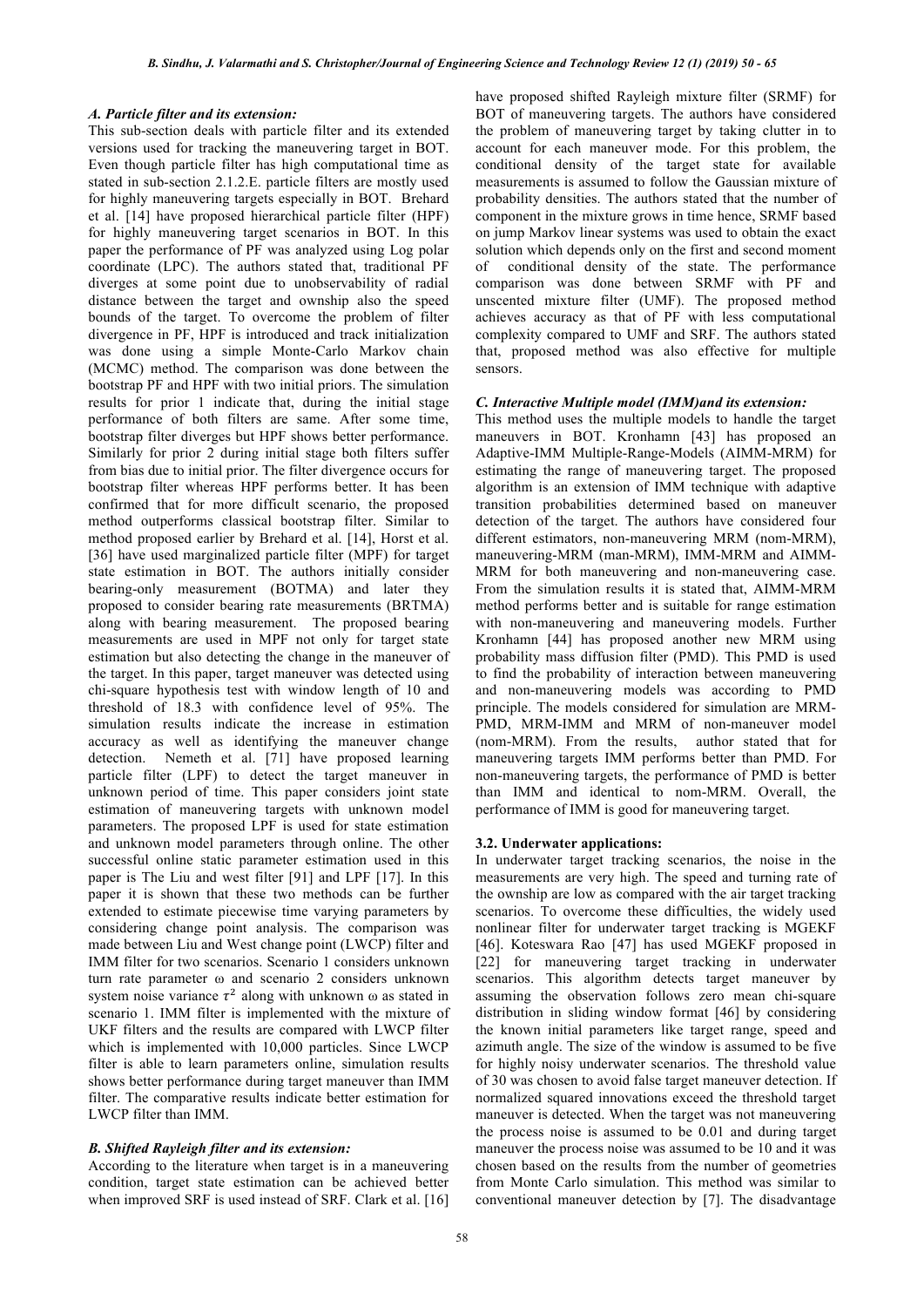#### *B. Sindhu, J. Valarmathi and S. Christopher/Journal of Engineering Science and Technology Review 12 (1) (2019) 50 - 65*

of the algorithm is that, it produces poor estimates for the scenarios of target moving away from the ownship. Similar to method explained in [47], Koteswara rao [48] have presented improved method of tracking maneuvering target for highly maneuvering scenarios using UKF. The authors stated that, for highly maneuvering scenarios traditional EKF and MGEKF fail because of filter divergence. UKF detects target maneuver based on zero mean chi-square distribution in sliding window format. The target maneuver is detected when the normalized squared innovations exceed the threshold. The concept of maneuver detection using threshold was already explained in [46, 47]. When the target is not maneuvering, the normalized squared innovation is less than the threshold. The results were analyzed using Monte Carlo simulation and performance of UKF is better for highly maneuvering scenarios. The Table 2 gives the brief overview of the techniques used and its performance analysis used by different authors for category 2.

**Table 2.**Algorithms used and its performance analysis for single sensor and single target with constant acceleration

| Authors, reference<br>and Year                         | Innovation                                                                                                                                                                | Performance analysis                                                                                                                         |
|--------------------------------------------------------|---------------------------------------------------------------------------------------------------------------------------------------------------------------------------|----------------------------------------------------------------------------------------------------------------------------------------------|
| R. R. Allen et al<br>$[7]$ , 1991                      | Least-squares batch estimation technique for maneuver<br>detection                                                                                                        | Least-squares batch estimation technique performs<br>better.                                                                                 |
| J.P.Le Cadre et al<br>$[55]$ , 1998                    | 1. Hidden Markov model (HMM),<br>2. classical dynamic programming (DP),<br>3. Partially observable Markov decision process (POMDP)                                        | Simulation results indicate, DP algorithm performs<br>better.                                                                                |
| S.Koteswara Rao<br>$[46]$ , 1999                       | MGEKF for underwater applications                                                                                                                                         | The simpler version of modified function is used and<br>the performance was found to be better.                                              |
| T. Kirubarajan et al [45],<br>2001                     | 1. Batch Maximum likelihood-probabilistic data association<br>(ML-PDA) for filter initialization.<br>2. IMM PDA with amplitude information (IMMPDAFAI)                    | The method of recursive IMMPDAFAI using<br>coordinate turn models performs better in maintaining<br>tracks and to enhance the observability. |
| T.R.Kronhamn<br>$[43]$ , 2002                          | Adaptive IMM Multiple-Range-models (AIMM-MRM).                                                                                                                            | AIMM-MRM technique performs better compared to<br>non maneuvering MRM (nom-MRM), maneuvering<br>MRM (man-MRM), IMM-MRM.                      |
| T. Brehard et al<br>$[12]$ , 2006                      | Best-fitting Gaussian (BFG) model in LPC                                                                                                                                  | The closed form PCRB was derived using BFG model<br>in LPC system and found to give better results.                                          |
| F. Bavencoff et al<br>$[101]$ , 2006                   | 1. Monte Carlo Markov chain (MCMC)<br>2. Highest probability density (HPD) intervals method,<br>3. Hit-and-Run algorithm                                                  | MCMC<br>algorithm<br>shows<br>better<br>performance<br>compared to others.                                                                   |
| T.Kronhamn [44], 2007                                  | 1. multiple range models and probability Mass diffusion<br>(MRM-PMD)<br>2. MRM-IMM                                                                                        | PMD performs better for non-maneuvering targets and<br>IMM performs better for maneuvering targets.                                          |
| B.Xu et al<br>$[93]$ , 2007                            | Proposed Easy-to-implement maneuver detection method.                                                                                                                     | Proposed maneuver detection performs better than<br>Fuzzy neural network (FNN)                                                               |
| J.M.C.Clark et al<br>$[16]$ , 2007                     | 1. Shifted Rayleigh mixture filter (SRMF) 2. Unscented<br>mixturefilter (UMF).                                                                                            | SRMF performs better interms of computational time<br>and achieves accuracy similar to PF.                                                   |
| T. Brehard et al [14], 2007                            | 1. Hierarchical particle filter (HPF),<br>2. Bootstrap filter (BF)                                                                                                        | HPF using LPC performs better.                                                                                                               |
| S. Koteswara Rao et al<br>$[48]$ , 2008                | UKF-MSC for underwater application                                                                                                                                        | The performance of UKF-MSC was found to give<br>better results.                                                                              |
| J.Horst et al<br>$[36]$ , 2011                         | Marginalized particle filter (MPF) using bearing and<br>bearing rate measurements                                                                                         | MPF performs better.                                                                                                                         |
| C. Nemeth et al [71], 2012                             | 1. Particle learning filter (PLF)<br>2. Liu and west filter<br>3. Particle learning change point filter                                                                   | PLF achieves better performance compared to IMM<br>filter.                                                                                   |
| Y.J. Zhang et al [97], 2013                            | 1. Shiryayev sequential probability ratio test (SSPRT),<br>2. Proposed acceleration estimation (AE) maneuver detector<br>3. proposed bearing based detector (BD detector) | The AE detector performs better than<br>BD detector.                                                                                         |
| E. Tom Northardt et al                                 | 1. Expected likelihood maneuver detector (ELMD),<br>2. Koteswara maneuver detector,                                                                                       | ELMD maneuver detector technique shows better<br>compared to MR and Koteswara maneuver detectors.                                            |
| $[102]$ , 2014<br>H. Seung Son et al<br>$[103]$ , 2014 | 3. Measurement residual (MR) maneuver detector<br>1. Fuzzy C-means clustering (FCM),<br>2. Fuzzy-logic-based IMM (FIMM),<br>3.proposed complementary compensation method  | The proposed complementary compensation performs<br>better.                                                                                  |
| A.K. Mohammadiyan et al<br>$[65]$ , 2016               | Proposed adaptive IMM-PF                                                                                                                                                  | The proposed adaptive IMM-PF algorithm shows<br>better performance than IMM-PF.                                                              |
| L. Qun Li et al                                        | 1. Auxiliary truncated Particle filtering with prior (ATPF)<br>2. modified prior probability density function (PDF)                                                       | ATPF algorithm performs better compared to PF<br>algorithms, EKF, UKF, modified truncated UKF                                                |
| $[104]$ , 2016                                         | 3.IMM Rao-Blackwellized Particle filter (IMMRBPF)                                                                                                                         | (MTUKF), PF-EKF, UPF,<br>and shows improved                                                                                                  |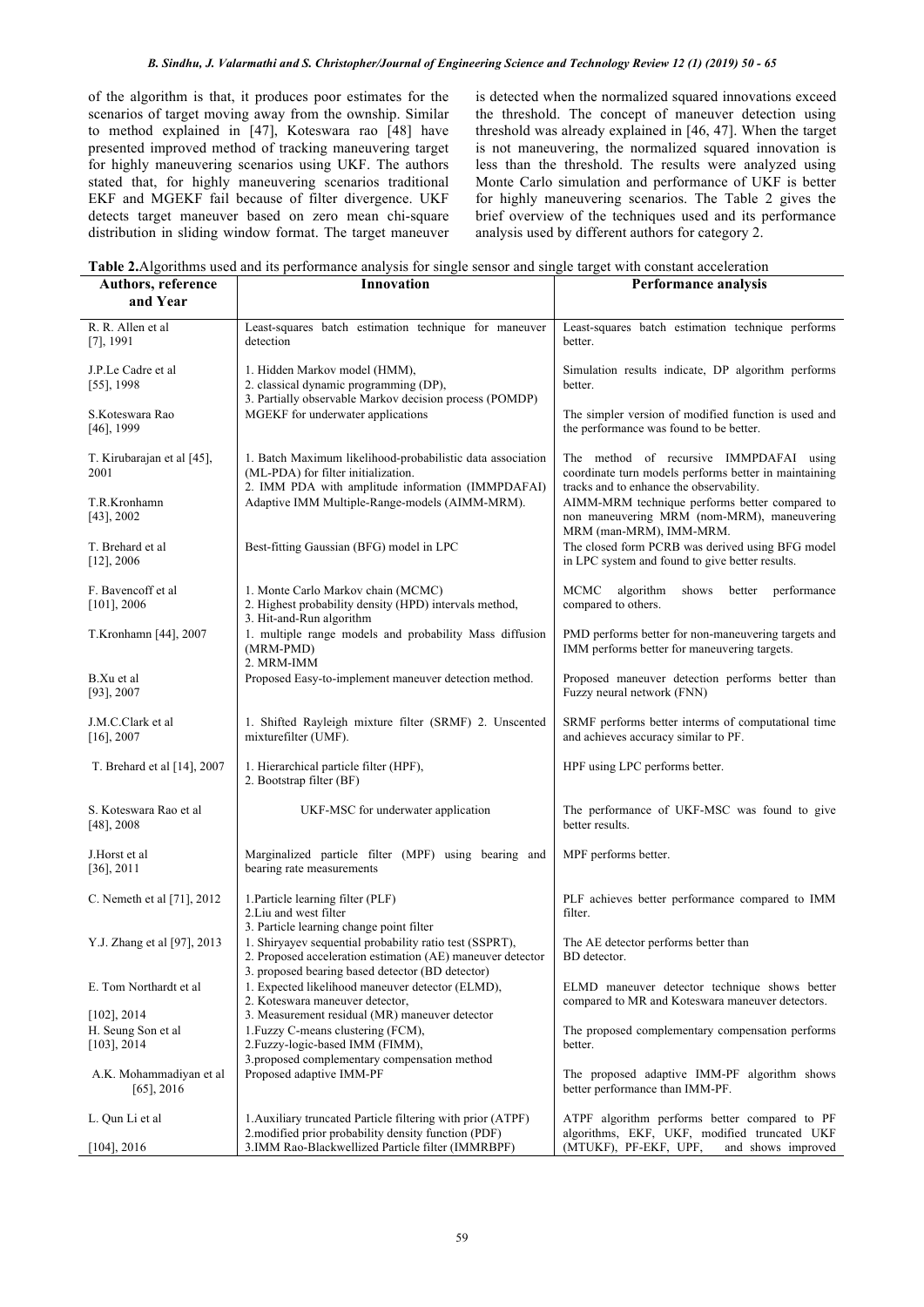**4. Review of techniques for category 3:**



**Fig. 5**. Techniques involved in Multi-sensor multi target tracking

- MHT Multiple hypothesis tracker
- MFA Multiframe assignment algorithm
- MMPF Multi-mode particle filter
- MLE Maximum likelihood estimate
- GM-PHD Gaussian mixture probability density hypothesis

This category review on single and multiple targets tracking with single and multiple sensors. Fig. 5 gives the overview of the techniques involved in multi-sensor multitarget tracking. Observability is not a major problem for this scenario since multiple sensors are involved [88]. Major challenges are measurement origin uncertainty, lack of knowledge about the number of targets in the surveillance region, track maintenance, clutter detection, false alarm, missed detection and appearance of ghost targets. These constrained have to be taken into account when we track a particular target by estimating its state at every instance of time. These problems can be solved by considering the various data association techniques to identify the similar information pertaining to a particular target and fused using fusion techniques to obtain the optimized target sate.



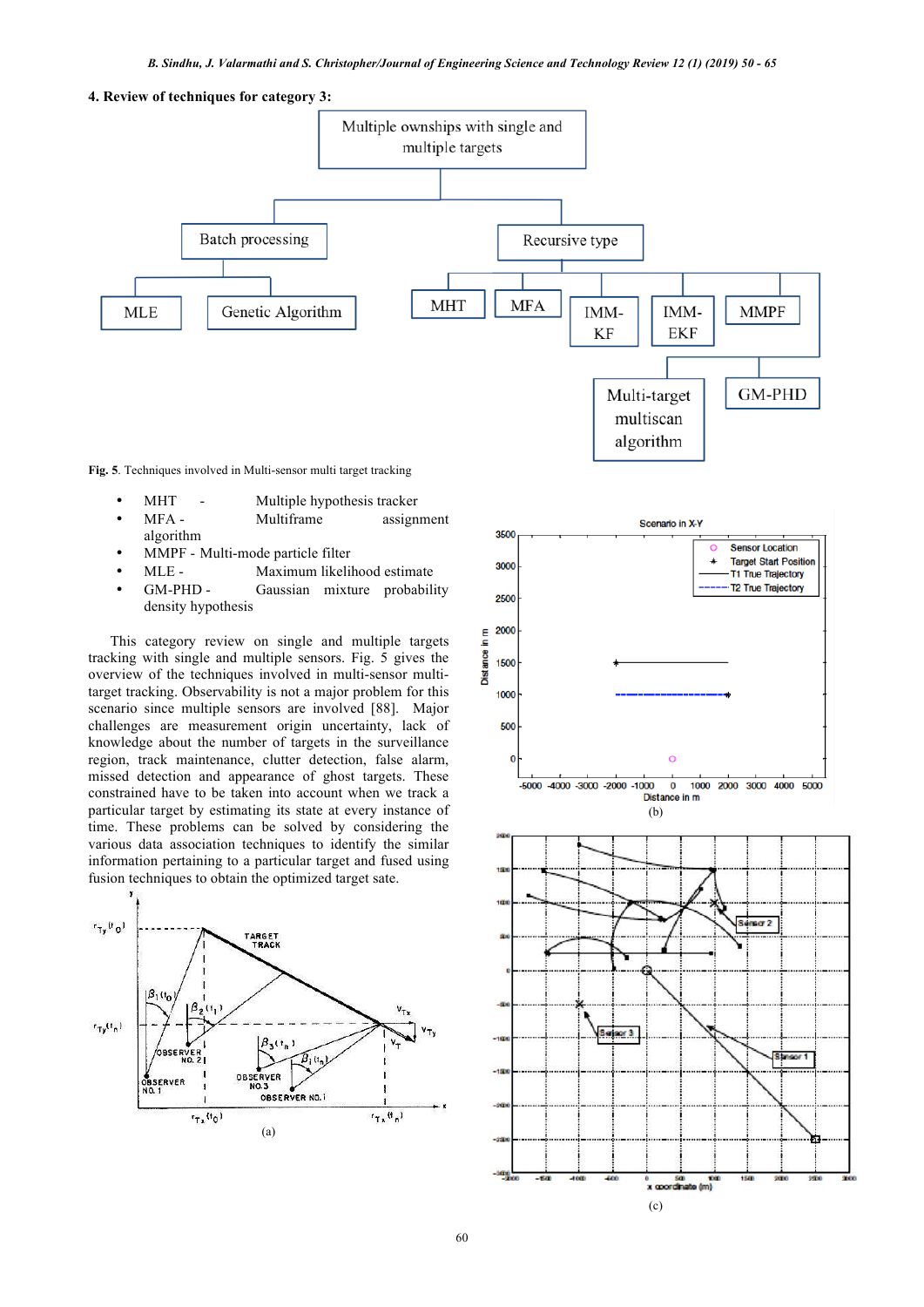**Fig.6.** Scenarios for multiple targets with single sensor, single target with multiple sensors and multi-target with multiple sensors as shown in [a], [b] and [c] courtesy [105], [76] and [13].

In case of single target with multiple sensors, measurements to track association (M2TA) techniques are used to associate the new measurement to the existing track. For the scenarios involving multiple sensors with single target, track to track association (T2TA) techniques are used to obtain the information pertaining to the particular target. Whereas, for multi-target multi-sensor scenario both the M2TA and T2TA are used. Finally, fusion techniques are used to get the optimized information about the particular target.

# *4.1. Batch processing techniques*

Taghavi et al. [88] has discussed about multisensormultitarget for BOT in the presence of position bias. Unlike single sensor BOT, multisensor BOT does not have an observability issue due to the presence of multiple sensors in the surveillance region. The authors have proposed a method to model the bearing only offset bias and the maximum likelihood estimators are used to estimate the biases. In this paper, the scenario is considered with four sensors and sixteen targets. Genetic algorithm (GA), which is a batch of ML estimator was used by authors for optimization problem. The demonstration of the proposed method was performed in the presence of false alarm and missed detection. The sensors send all the measurements to the fusion node and GA is used to obtain the accuracy of bias estimation. The simulation results indicate that, proposed technique is effective, even for a higher noise levels.

# *4.2. Recursive nonlinear techniques*

This subsection explains about the different recursive techniques used for single and multisensor- multitarget tracking. V.P.Panakkal et al. [76] has discussed about the technique of derived heading for 2D BOT. The authors stated that, accuracy of state estimate can be increased by deriving the target heading from set of bearing measurements. Two scenarios are considered in this paper to assess the derived heading. Scenario 1 considers single maneuvering target with single sensor and scenario 2 has two targets crossing with respect to bearing measurements with single sensor. In both the scenarios the nonlinear filters EKF and PF are used to estimate the state of the target. For scenario 2 data association technique was used to obtain the information pertaining to the individual targets. The data association in EKF was performed using nearest neighbor data association technique and in PF joint state vector data association technique was used. The simulations were done for both scenarios with PF and EKF with and without heading and it is compared with CRLB. The results indicate PF shows better performance than EKF in all the cases considered and use of derived heading increases the position and velocity estimates. T. Hanselmann et. al [32] has described an algorithm for tracking of multiple targets using multiple sensors when bearing measurements are asynchronous. Authors have assumed that, the positions of sensor platform are known and it is considered to be passive and observes targets and clutters. Range parameterized unscented Kalman filter (RP-UKF) is used for target detection on the basis of hypothesis, which is known as multiple hypothesis trackers (MHT). In this method, target state is conditioned on each hypothesis to approximate the posterior probability. The track state was divided into two types as best hypothesis and clustered hypothesis and

comparison was made between them. The simulation results indicate that state estimate from best hypothesis is good. However during high noise condition the state estimate from clustered hypothesis performs better. Ristic et al. [78], has derived and analyzed theoretical lower bound of the performance of error and proposed three tracking algorithms namely IMM-EKF, IMM-UKF and Multi-mode particle filter (MMPF). The authors have modeled target dynamics using multiple switching dynamic models. These three tracking algorithms were compared with theoretical lower bound. The authors stated that, among three tracking algorithms used, MMPF performs better followed by IMM-UKF and finally IMM-EKF. The computational complexity for MMPF is higher than the other two. Based on all these analysis, the authors recommended IMM-UKF for fairly accurate estimates with average computational complexity. F. Hoffman et al. [35] have proposed a trajectory optimization method for two sensor BOT scenario. The authors have assumed that measurements do not contain the identifying feature of the targets. Hence there is a chance of false association with the ghost targets and formation of false trajectories. To reduce this problem authors have multihypothesis tracker (MHT) to find correct hypothesis. The centralized fusion technique is performed and the simulation results reveals that, proposed technique highly resolve the problem of ghost targets and reduces the estimation error. T. Sathyan et.al [81] has discussed the problem of measurement origin uncertainty in case of multiple targets. The authors have used the Multiframe assignment (MFA) algorithm for data association problem. It works by initializing the track for all the measurements in each scan. Then data association was performed between the measurements from current scan and the tracks from previous scan through sliding window format. The UKF in MPC and LPC were used for target detection. From the simulation results the authors have concluded that LPC based filtering performs better. Z. Yan et al [95] has derived and discussed about the 3D triangular ranging formula for two airborne ownships using bearing only measurements from single target. Since BOT is a nonlinear problem, Kalman filter cannot be used directly. The authors stated that using the nonlinear filters like EKF and pseudolinear filter for the nonlinear problem leads to biased estimates. Hence in this paper, the measurements are made linear using 3D triangular passive ranging formula and Kalman filter was implemented. Further, using single model tracking was not enough to handle the target maneuver hence IMM algorithm was used to improve the tracking accuracy. The simulations were performed for both nonmaneuvering and maneuvering target. The result indicates the proposed technique shows better performance with much lower computational complexity. Similarly, Musicki [63] has explained about single maneuvering target trajectory estimation using multiple sensors in bearing only when there exist uncertainty in target positions. Usual method of locating target with multiple sensors involves the method of triangulation. The authors have considered the targets with electronically steered array (ESA) radar which reflects with random direction at random times. In case of passive tracking the tracks are updated at random intervals of time. The target state and measurements are represented as a Gaussian mixture. It is considered that, each track state is a set of track components assuming one measurement component for updating. Hence the process can be done using linear estimators like Kalman filter. When the target takes a maneuver, IMM method is used. The simulation results indicate that, this method is computationally efficient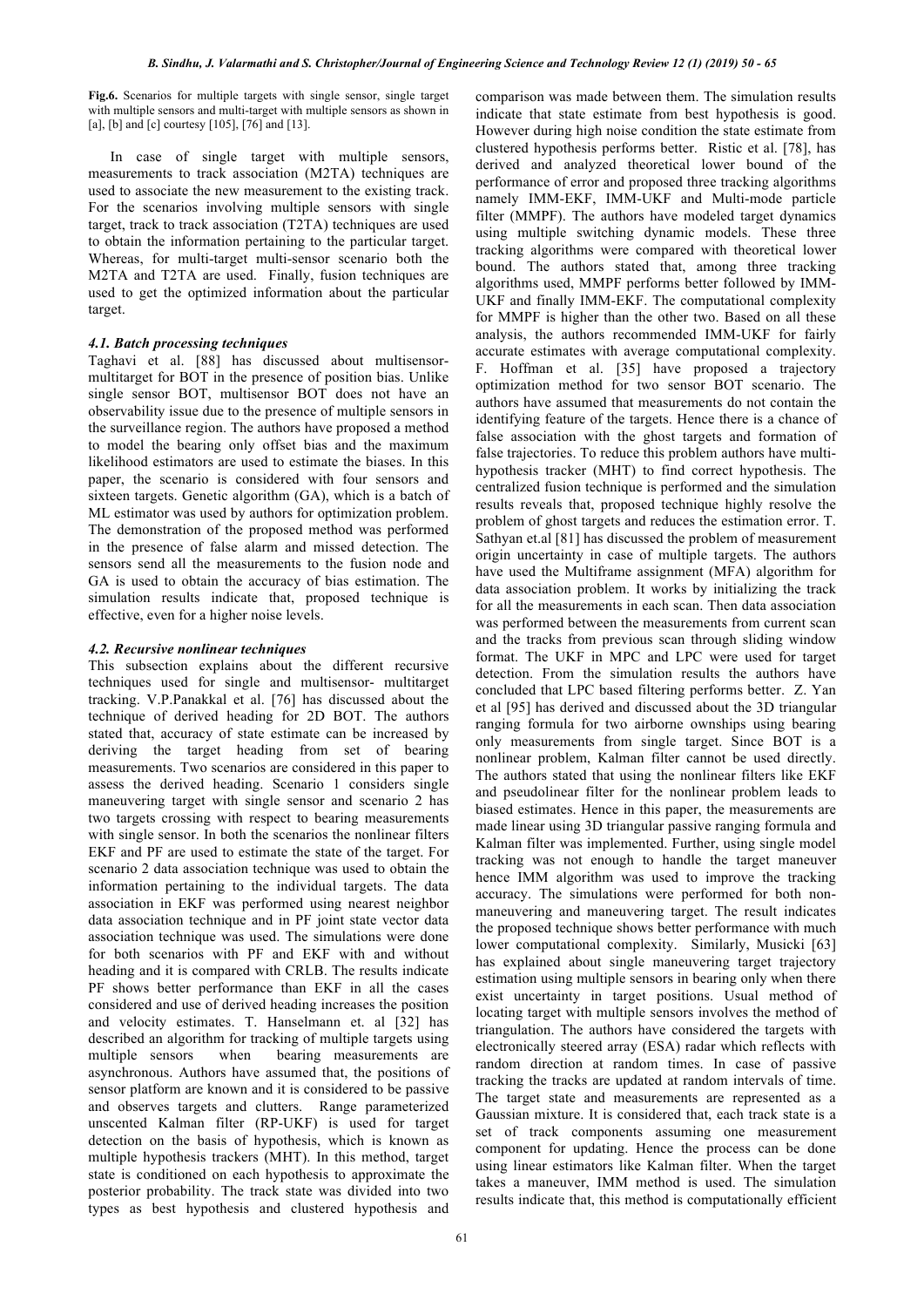and has the disadvantage of exponentially growing number of tracks. Later Musicki [64], has further extended [63] to multiple target scenario. The author has proposed multitarget multi-scan algorithm to identify the unknown existence, number and position of targets in the surveillance region. It is considered that, origin of measurements can be from the tracked target, clutter or from the new target. This paper considers tracking of two targets using three sensors in two dimensional surveillance case. Assuming no prior information for targets position and existence. The probability of detection for each target and sensor was assumed to be 0.5. The new track is initialized for every measurement. The initial probability for target existence was assumed to be 0.1. The track is confirmed when probability of track existence reaches the threshold of 0.999 and track is terminated if the probability reaches 0.01. The simulations were done for both single and multiple targets tracking of the algorithm. The author stated that irrespective of the number of targets tracked computational resource and hence

using multi-target of the algorithm is advantageous. S.J. Wong et al [13] has discussed about the multi-sensor multitarget tracking in BOT. The authors have presented the Gaussian mixture probability density hypothesis (GM-PHD) using EKF and UKF filter. Basically PHD is the first-order statistical moment of the random finite set (RFS), which consists of the finite sets of collections of targets and observations. Simulations were carried out by considering three sensors. The bearing measurement was processed for all the three sensors. The performance of the GM-PHD using EKF and UKF were evaluated using optimal sub-pattern assignment (OSPA) metric. This metric is used to calculate the multi-target miss distance, which indicates the estimation error from the ground truth. From the simulation results, the authors indicate that the proposed technique works better for BOT problems by eliminating the ghost targets. The Table 3 gives the brief overview of the techniques used and its performance analysis used by different authors for category 3.

**Table. 3** shows the techniques used and its performance analysis for multi-sensor multi target tracking.

| and<br>better<br>performance was achieved by clustered state estimate than<br>IMM filter was used and it produces better estimation with |
|------------------------------------------------------------------------------------------------------------------------------------------|
|                                                                                                                                          |
|                                                                                                                                          |
|                                                                                                                                          |
|                                                                                                                                          |
|                                                                                                                                          |
|                                                                                                                                          |
| Algorithms are used for both single and multiple target                                                                                  |
| cases and better performance was shown for multi-target                                                                                  |
|                                                                                                                                          |
|                                                                                                                                          |
| MFA using UKF filter in LPC system performs better.                                                                                      |
|                                                                                                                                          |
|                                                                                                                                          |
| The use of derived heading by PF shows better                                                                                            |
|                                                                                                                                          |
| Triangular ranging formula and IMM-EKF implemented                                                                                       |
| for both non-maneuvering and maneuvering target                                                                                          |
|                                                                                                                                          |
| The proposed bias model is effective in handling false<br>alarm and missed detection and has better performance in                       |
| case of high bias values and it is solved using batch ML                                                                                 |
|                                                                                                                                          |
| Trajectory optimization method using MHT was much                                                                                        |
| faster and effective in minimizing the ambiguity as well as                                                                              |
|                                                                                                                                          |
| GM-PHD using UKF performs better by eliminating ghost                                                                                    |
|                                                                                                                                          |
|                                                                                                                                          |

# **5. Conclusion**

This paper gives the brief review of algorithms used for BOT for three different tracking categories. BOT is the wide area of research used in many radar, sonar, underwater and space surveillance applications. Initially, algorithms used for single sensor single target tracking with constant velocity scenario used in literature are discussed briefly. The algorithms for this scenario were divided into batch and recursive type. The problem of solving the issues related to observability of target state using different algorithms was illustrated. This is followed by brief survey of algorithms used for single sensor and target with constant acceleration. The proposed algorithms for target maneuver detection and tracking, given in the literature were analyzed briefly. Finally, techniques for multiple sensors with single and multiple targets tracking scenario are presented. In case of

multi target tracking scenarios, several new algorithms based on hypothesis used are reviewed briefly. The literatures for this scenario are relatively low compared to other two scenarios. In this paper all the algorithms relating to BOT, used in literature are reviewed and improvements to algorithms proposed are reviewed clearly. In future, the MGEKF used for underwater applications has to be implemented for other applications also and the publications related to multi target tracking in BOT has to be increased by implementing new algorithms to get better results with reduced computational time.

This is an Open Access article distributed under the terms of the Creative Commons Attribution License

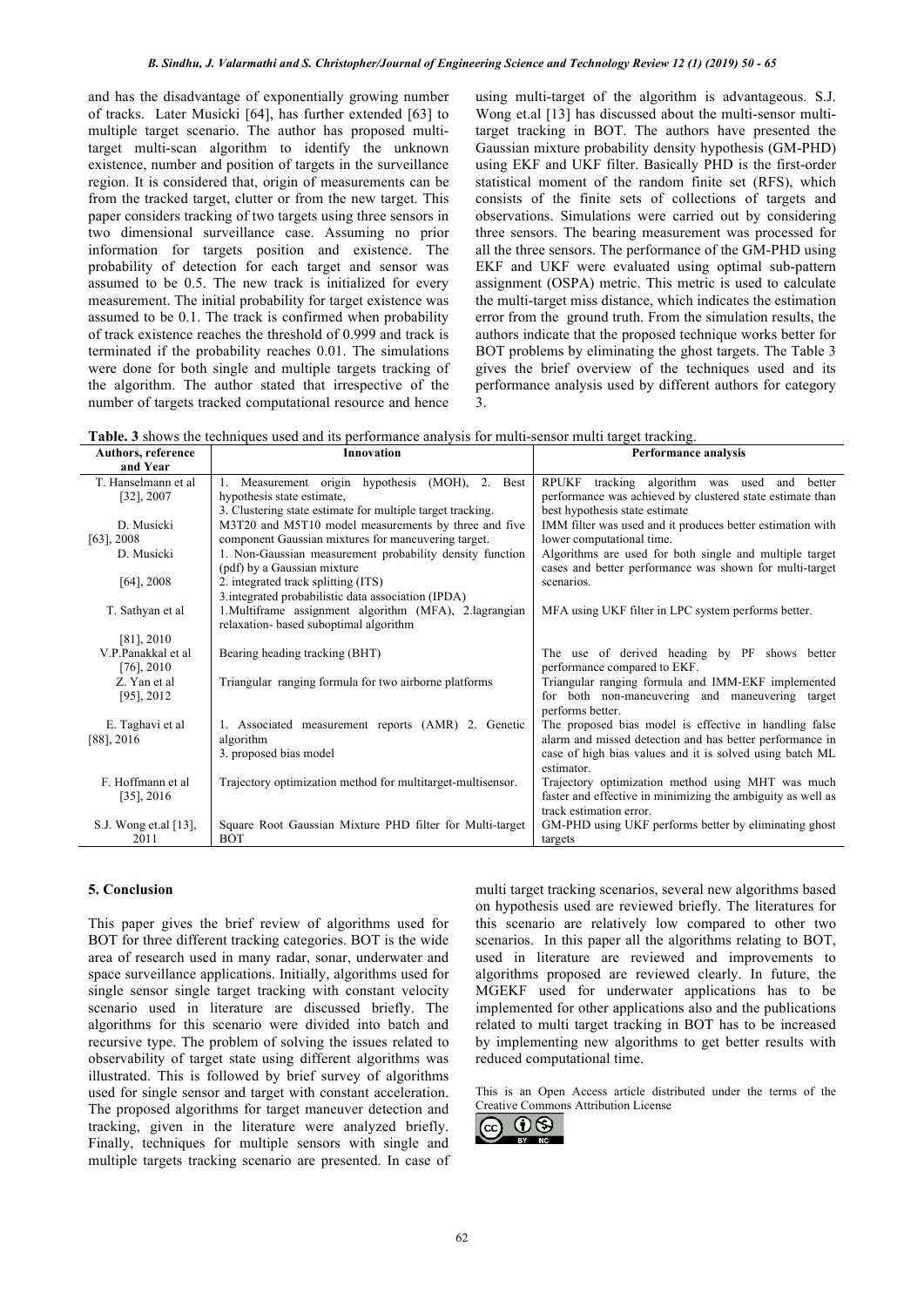#### \_\_\_\_\_\_\_\_\_\_\_\_\_\_\_\_\_\_\_\_\_\_\_\_\_\_\_\_\_\_ **References**

- [1] B. D. O. Anderson, J. B. Moore, Optimal Filtering, Prentice Hall, (1979).
- [2] V.J. Aidala, S.E. Hammel, "Utilization of Modified Polar Coordinates for Bearings-Only Tracking", IEEE TRANSACTIONS ON AUTOMATIC CONTROL, VOL. AC-28, NO. 3, pp. 284-294, MARCH (1983).
- [3] S. Arulampalam, B. Ristic, "Comparison of the Particle Filter with Range-Parameterized and Modified Polar EKFs for Angle-Only Tracking", In Signal and Data Processing of Small Targets, Oliver E. Drummond, Editor, Proceedings of SPlE Vol. 4048, (2000).
- [4] S. Arulampalam, B. Ristic, N. Gordon, T. Mansell, "Bearings-Only Tracking of Maneuvering Targets Using Particle Filters", EURASIP Journal on Applied Signal Processing, vol. 15, pp. 2351–2365, (2004).
- [5] S. Arulampalam, M. Clark and R. Vinter, "Performance of the Shifted Rayleigh Filter in Single-sensor Bearings-only Tracking",10th International Conference on Information Fusion, 9-12 July (2007).
- [6] N. Ashok Kumar and S. Koteswara Rao, "Performance analysis of Modified gain Extended Kalman filter in underwater passive target tracking for stationary and maneuvering observer", International Conference on Electrical, Electronics, Signals, Communication and Optimization (EESCO) , 24-25 Jan. (2015).
- [7] R. R. Allen, S. S. Blackman, "Angle-only Tracking With a MSC Filter", Digital Avionics Systems Conference, Proceedings, IEEE, pp. 561-566, Los Angeles, CA, October, (1991).
- [8] Y. Bar-Shalom, X. Rong Li, T. Kirubarajan, Estimation with Applications to Tracking and Navigation: Theory Algorithms and Software, John Wiley and Sons, Inc. New York, NY, USA,  $(2001)$
- [9] Y. Bar-Shalom, P. Willett, and X. Tian, Tracking and Data Fusion: A Handbook of Algorithms, YBS Publishing, (2011).
- [10]L. Badriasl, K. Dogancay, "Three-Dimensional Target Motion Analysis Using Azimuth/Elevation Angles," IEEE Transactions On Aerospace And Electronic Systems, vol. 50, no. 4, pp. 3178- 3194, March (2014).
- [11]S. Blackman, R. Popoli, Design and Analysis of Modern Tracking Systems, Artech House, (1999).
- [12]T. Brehard, J.P. Le Cadre, "Closed-form Posterior Cram´er-Rao Bound for a Manoeuvring Target in the Bearings-Only Tracking Context Using Best-Fitting Gaussian Distribution," IEEE Trans. on Aerospace and Electronic Systems, vol. 42, no. 4, pp. 1198– 1223, (2006).
- [13]S. Jeffrey Wong, B. Tuong Vo, "Square Root Gaussian Mixture PHD filter for Multi-target bearings only tracking", Seventh International Conference on Intelligent Sensors, Sensor Networks and Information Processing (ISSNIP), pg. 520—525, (2011).
- [14]T. Brehard, J.P. Le Cadre, "Hierarchical Particle Filter for Bearings-Only Tracking", IEEE TRANSACTIONS ON AEROSPACE AND ELECTRONIC SYSTEMS, VOL. 43, NO. 4, pp. 1567--1585, OCTOBER (2007).
- [15]A. Can Ozelci and R. Vinter,"The Shifted Rayleigh Filter for 3D Bearings-only Measurements with Clutter",15th International Conference on Information Fusion (FUSION) , pp. 1385--1391, 9-12 July (2012).
- [16]J.M.C.Clark, S.A. Robbiati and R.B. Vinter, "The Shifted Rayleigh Mixture Filter for Bearings-Only Tracking of Maneuvering Targets",IEEE TRANSACTIONS ON SIGNAL PROCESSING, VOL. 55, NO. 7, pp. 3218--3226, JULY (2007).
- [17]C. Carvalho, M. Johannes, H. Lopes et al., "Particle Learning and Smoothing", Statistical Science, vol. 25, no. 1, pp. 88--106, (2010).
- [18]K. Dogancay, "On the efficiency of a bearings-only instrumental variable estimator for target motion analysis", Signal Processing, Elsevier, Vol. 85, no. 3, pp. 481–-490, (2005).
- [19]A. Farina, "Target tracking with bearings-Only measurements", Signal Processing, Elsevier, vol. 78, no. 1, pp. 61–78, (1999).
- [20]D.Franken, "Filter Initialization and Batch Estimation for Tracking with Angular-Only Measurements",18th International Conference on Information Fusion, pp. 1542--1549, Washington, DC, July 6- 9, (2015).
- [21]E. Fogel and M. Gavish, "Nth order dynamics Target Observability From Angle Measurements," IEEE TRANSACTIONS ON

AEROSPACE AND ELECTRONIC SYSTEMS, VOL. 24, NO. 3, pp. 305--308, (1988).

- [22]P.J.Galkowski and M.A.Islam, "An Alternative Derivation of the Modified Gain Function of Song and Speyer," IEEE TRANSACTIONS ON AUTOMATIC CONTROL, VOL. 36, NO. 11, pp. 1323--1326, (1991).
- [23]A.Gelb, Editor, Applied Optimal Estimation, MIT Press, (1974).
- [24]W.Grossman, "Bearings-Only Tracking: A Hybrid Coordinate System Approach", IEEE conference on Decision and Control, pp. 2032 - 2037, Brighton, Dec 11-13, (1991).
- [25]N.Gordon and M.Pitt, "A comparison of sample based filters and the Extended Kalman filter for the bearings-only target problem",9th European Signal Processing Conference, EUSIPCO, 8-11 Sept. (1998).
- [26]N.Gordon, D.Salmond and A.Smith, "Novel approach to nonlinear/non-Gaussian Bayesian state estimation", Proceedings of the IEE, VOL.140, NO.2, pp.107—113, Apr. (1993).
- [27]Y.Guo, A.Xue and D.Peng, "A recursive algorithm for bearingsonly tracking with signal time delay",Signal Processing Elsevier, Vol.88, No.6, pp. 1539–1552, (2008).
- [28]R.Gupta, A. Kumar, I. N. Kar and R. Bahl, "Bearings-only tracking of non-maneuvering target with missing bearings data", Underwater Technology (UT),IEEE, 23-25 Feb, (2015).
- [29]S.D. Gupta, J.Y. Yu, M. Mallick, M. Coates, and M. Morelande, ``Comparison of Angle-only Filtering Algorithms in 3D Using EKF, UKF, PF, PFF, and Ensemble KF,''Proc. 18th International Conference on Information Fusion, pp. 1649--1656, Washington DC, USA, July 6–9, (2015).
- [30] S. E. Hammel, V. J. Aidala, "Observability requirements for three dimensional tracking via angle measurements", IEEE Trans. Aerosp. Electron. Syst, vol.21, no. 2, pp. 200–207, (1985).
- [31]S. E. Hammel, P.T. Liu, E.J. Hilliard, et.al, "Optimal observer motion for localization with bearing measurements", Computers and Mathematics with applications, vol. 18, no. 1-3, pp. 171-- 180, (1989).
- [32]T. Hanselmann and M. Morelande, "Multiple Target Tracking With Asynchronous Bearings-Only-Measurements",10th International Conference on Information Fusion, 9-12 July (2007).
- [33] J.P. Helferty, D.R. Mudgett and J.E.Dzielski, "Trajectory Optimization for Minimum Range Error in Bearings-only Source Localization", Proceedings of Engineering in Harmony with Ocean (OCEANS) , 18-21 Oct. (1993).
- [34]M.L. Hernandez, B.Ristic and A.Farina, "A Performance Bound for Maneuvering Target Tracking Using Best-Fitting Gaussian Distributions",8th International Conference on Information Fusion, 25-28 July (2005).
- [35]F. Hoffmann, A. Charlish and W. Koch, "Trajectory Optimization for Multi-Platform Bearing-Only Tracking with Ghosts",19th International Conference on Information Fusion, Heidelberg, Germany - July 5-8, (2016).
- [36]J.Horst and M. Oispuu, "Target Localization and Course Change Detection Using Bearing and Bearing Rate Measurements", Proceedings of the 14th International Conference on Information Fusion (FUSION), 5-8 July, pp. 1-8, (2011).
- [37]G.P. Huang, K.X. Zhou, N. Trawny, et.al, "Bearing-only Target Tracking using a Bank of MAP Estimators",IEEE International Conference on Robotics and Automation, pp. 4998--5005, Shanghai, China, May 9-13, (2011).
- [38]Y.Huang and T.L. Song, "Iterated Modified Gain Extended Kalman Filter with Applications to Bearings Only Tracking", Journal of Automation and Control Engineering, Vol. 3, No. 6, pp. 475-- 479, December (2015).
- [39]A.H. Jazwinski, Stochastic processes and filtering theory, Courier Corporation, (2007).
- [40]S.J.Julier and J.K.Uhlmann, "Unscented Filtering and Nonlinear Estimation", PROCEEDINGS OF THE IEEE, VOL. 92, NO. 3, MARCH (2004).
- [41] R. Karlsson and F. Gustafsson, "Range estimation using angle-only target tracking with particle filters,'' Proc. American Control Conference, pp. 3743 -- 3748, (2001).
- [42] T.R. Kronhamn, "Bearings-only target motion analysis based on a multihypothesis Kalman filter and adaptive ownship motion control," IEE Proc.-Radar, Sonar Navigation, Vol. 145, No. 4, August 1998.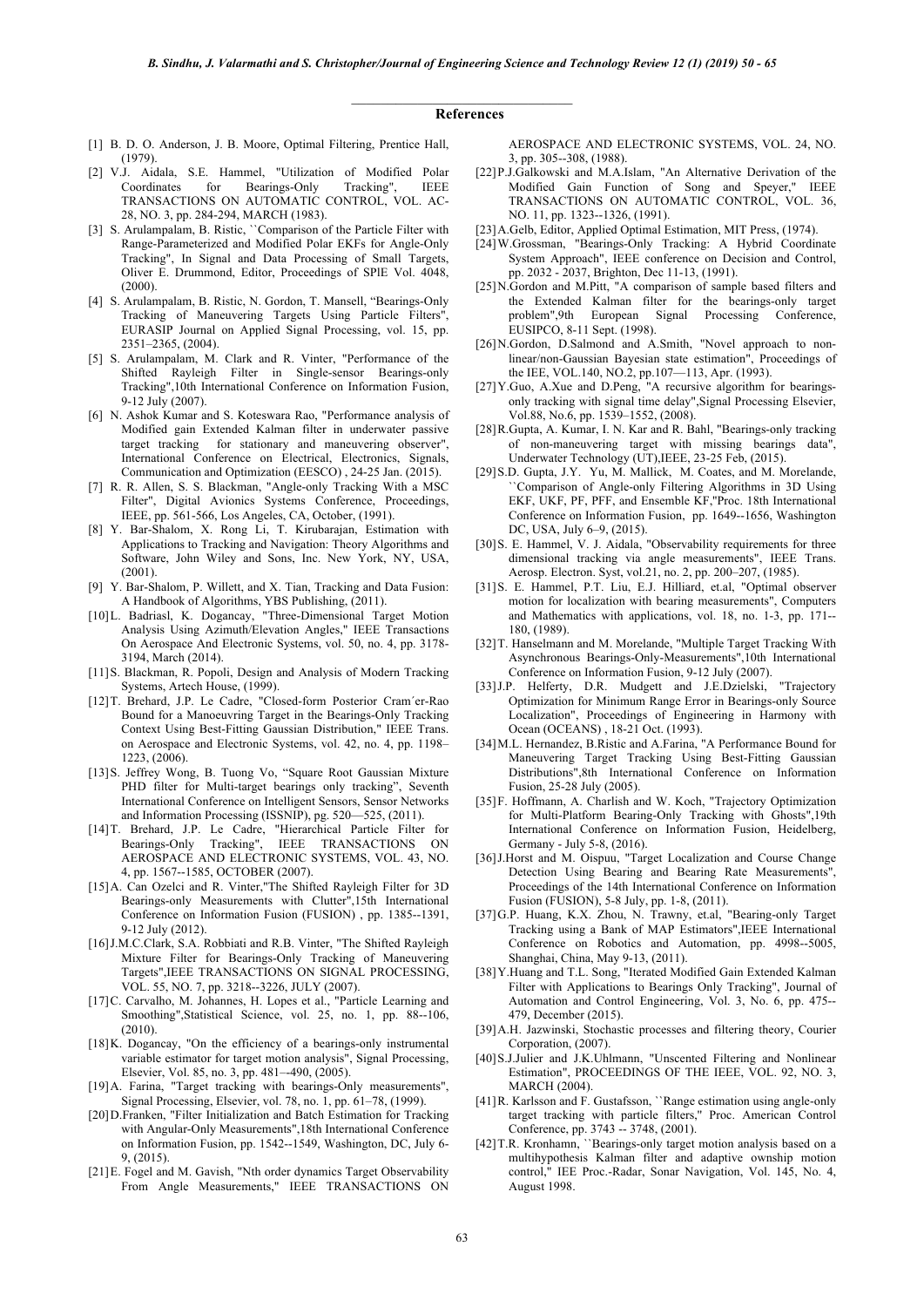- [43]T.R.Kronhamn, "Angle-Only Tracking of Manoeuvring Targets using Adaptive-IMM Multiple Range Models",Proc. of the IEE International Radar Conference, Edinburgh, UK, pp. 310--314, oct. (2002).
- [44]T.Kronhamn, "Angle-Only Tracking of Manoeuvring Targets using Double Sets of Multiple Range Models and Probability Mass Diffusion",Information, Decision and Control, pp. 41--46, 12-14 Feb. (2007).
- [45]T. Kirubarajan, Y. Bar-shalom and D. Lerro, "Bearings-Only Tracking of Maneuvering Targets Using a Batch-Recursive Estimator," IEEE TRANSACTIONS ON AEROSPACE AND ELECTRONIC SYSTEMS, VOL. 37, NO. 3, pp. 770--780, JULY (2001).
- [46] S.Koteswara Rao, "Algorithm for detection of manoeuvring targets in bearings-only passive target tracking", IEE Proc.Radar Sonar Navigation, Vol. 146, No.3, pp. 141--146, June (1999).
- [47]S. Koteswara Rao, "Modified gain extended Kalman filter with application to bearings-only passive maneuvering target tracking",IEE Proc.-Radar Sonar Navigation, Vol. 152, No. 4, pp. 239--244, August (2005).
- [48]S. Koteswara Rao and V. Sunanda Babu, "Unscented Kalman Filter With Application To Bearings-Only Passive Manoeuvring Target Tracking," IEEE-International Conference on Signal processing, Communications and Networking, Anna University Chennai India, Jan 4-6, pp. 219-224, (2008).
- [49]Q. Li, F. Guo et al., "Research of Satellite-to-Satellite Passive Tracking Using Bearings-Only Measurements In J2000 ECI Frame", International Conference on Radar, 16-19 Oct. (2006).
- [50]Q. Li, F. Guo, Y. Zhou, and W. Jiang, ``Observability of Satellite to Satellite Passive Tracking from Angles Measurements'', Proc. IEEE International Conference on Control and Automation, pp. 1926 -- 1931, (2007).
- [51]H. Li, L. Chen and A. Sheng, "Two-Step Modeling and Observability for Bearings-Only Tracking," International Conference on Mechatronics and Automation, IEEE, , August 9 - 12, Changchun, China, pp. 691 – 695, (2009).
- [52]J.Liu, Y.Wang and Z.Wang, "A Novel Hybrid Estimator for Real-Time Bearings-Only Target Tracking," Control and Decision Conference (CCDC), China, pp. 3900—3905, 28-30 May (2016).
- [53]J.Liu, Z.Wu, J.Yang and Z.Li, "A New Algorithm for Bearings-Only Parametric Trajectory Tracking," Advanced in Control Engineering and Information Science, Procedia Engineering, Vol.15, pp.2644  $-$  2649, (2011).
- [54]J.P.Le Cadre, S. Laurent-Michel, "Optimizing the receiver maneuvers for bearings-only tracking",Automatica, Vol. 35, No.
- 4, pp. 591-606, (1999).<br>[55] J.P.Le Cadre, O.Tremois, "Bearings-Only Tracking for Maneuvering Sources", IEEE TRANSACTIONS ON AEROSPACE AND ELECTRONIC SYSTEMS, VOL. 34, NO. 1, pp. 179--193, (1998).
- [56]J.P.Le Cadre, C. Jauffret, "Discrete-Time Observability and Estimability Analysis for Bearings-Only Target Motion Analysis", IEEE TRANSACTIONS ON AEROSPACE AND ELECTRONIC SYSTEMS, Vol. 33, No. 1, pp. 178--201, January (1997).
- [57]P.H.Leong, S.Arulampalam, T.A.Lamahewa, T.D.Abhayapala, "A Gaussian-Sum Based Cubature Kalman Filter for Bearings-Only Tracking", IEEE TRANSACTIONS ON AEROSPACE AND ELECTRONIC SYSTEMS, Vol.49, No.2, pp. 1161--1176, (2013).
- [58]A. Logothetis, A. Isaksson and R.J. Evans, "Comparison of Suboptimal Strategies for Optimal Own-Ship Maneuvers in Bearings-Only Tracking", Proceedings of the American Control Conference, Philadelphia, Pennsylvania, June (1998).
- [59]M. Mallick and S.Arulampalam, "Comparison of Nonlinear Filtering Algorithms in Ground Moving Target Indicator (GMTI) Target Tracking", Proceedings of SPIE, San Diego, CA, Aug. (2003).
- [60]M. Mallick, L. Mihaylova, S. Arulampalam, and Y. Yan, ``Angleonly Filtering in 3D Using Modified Spherical and Log Spherical Coordinates'', Proc. 14th International Conference on Information Fusion, Chicago, USA, July 5-8, (2011).
- [61]M. Mallick, M. Morelande , L. Mihaylova, S. Arulampalam, and Y. Yan, ''Comparison of angle-only filtering algorithms in 3D using Cartesian and modified spherical coordinates,''Proc. 15th International Conference on Information Fusion, pp. 1392--1399, Singapore, July 9--12, (2012).
- [62]M. Mallick, M. Morelande, L. Mihaylova, S. Arulampalam, and Y. Yan, Angle-only filtering in three dimensions, Ch. 1, in

Integrated Tracking, Classification, and Sensor Management: Theory and Applications, Eds. M. Mallick, V. Krishnamurthy, and B.-N. Vo, Ed., Wiley/IEEE, pp. 3-42, December (2012).

- [63]D. Musicki, "Bearings only multi-sensor maneuvering target tracking", Systems and Control Letters, Vol. 57, pp. 216 – 221, (2008).
- [64]D. Musicki, "Multi-Target Tracking using Multiple Passive Bearings-Only Asynchronous Sensors", IEEE TRANSACTIONS ON AEROSPACE AND ELECTRONIC SYSTEMS, Vol.44, No.3, pp. 1151--1160, (2008).
- [65]A.K. Mohammadiyan and H.Khaloozadeh, "Adaptive IMMPF for Bearing-Only Maneuvering Target Tracking in Wireless Sensor Networks", 4th International Conference on Control, Instrumentation, and Automation (ICCIA) , Qazvin, Iran. pp. 6-- 11, 27-28 January (2016).
- [66]M.R. Morelande, "A Marginalised particle filter for bearings only tracking",IEEE International Conference on Acoustics, Speech and Signal Processing (ICASSP) , 26-31 May 2013, pp. 6298-- 6302, (2013).
- [67]L.Meiqin, Z.Di and Z.Senlin, "Bearing-Only Target Tracking using Cubature Rauch-Tung-Striebel Smoother", Proceedings of the 34th Chinese Control Conference, Hangzhou, China, pp.4734-- 4738, July 28-30, (2015).
- [68]S. C. Nardone, V. J. Aidala, "Observability criteria for bearingsonly target motion analysis," IEEE Trans. Aerosp. Electron. Syst, vol.17, no. 2, pp. 162–166, Oct. (1981).
- [69]S.C.Nardone, A.G.Lindgren and K.F.Gong, "Fundamental Properties and Performance of Conventional Bearings-Only Target Motion Analysis", IEEE TRANSACTIONS ON AUTOMATIC CONTROL, vol.29, no.9, pp. 775--787, September (1984).
- [70]S.C.Nardone, "A Closed-Form Solution to Bearings-Only Target Motion Analysis", IEEE JOURNAL OF OCEANIC ENGINEERING, VOL. 22, NO. 1, pp. 168--178, JANUARY (1997).
- [71]C. Nemeth, P. Fearnhead, L. Mihaylova, et.al, "Bearings-Only Tracking with Particle Filtering for Joint Parameter Learning and State Estimation," 15th International Conference on Information Fusion (FUSION) , pp. 824--831, 9-12 July (2012).
- [72]L. Qiang, S. Lihui, W. Hongxian, G. Fucheng, "Utilization of Modified Spherical Coordinates for Satellite to Satellite Bearings-Only Tracking," Chinese Journal of space science, pp. 627-634, (2009).
- [73] Z.Qian and T.L.Song, "Improvement of Bearings Only Target Tracking Using Smoothing", IEEE International Conference on Control Science and Systems Engineering (CCSSE) , pp. 1--5, 29-30 Dec. (2014).
- [74]N. Peach, "Bearings-only tracking using a set of rangeparameterised extended Kalman filters," IEE Pror.-Control Theory Applications, Vol. 142, No.1, pp. 73--80, January (1995).
- [75] A.N. Payne, "Observability conditions for angles-only tracking" Twenty-Second Asilomar Conference on Signals, Systems and Computers, pp. 451--457, 31 Oct.-2 Nov. (1988).
- [76]V.P.Panakkal, R.Velmurugan, "Bearings-Only Tracking using Derived Heading", IEEE Aerospace Conference, 6-13 March, USA, (2010).
- [77]B. Ristic, S. Arulampalam, N. Gordon, Beyond the Kalman Filter: Particle Filters for Tracking Applications, Artech House, (2004).
- [78]B. Ristic, S. Arulampalam, "Tracking a maneuvring target using angle-only measurements:algorithms and performance", Signal Processing, Vol. 83, pp. 1223--1238, (2003).
- [79]B. Ristic, S. Arulampalam, "Bernoulli Particle Filter with Observer Control for Bearings-Only Tracking in Clutter", IEEE TRANSACTIONS ON AEROSPACE AND ELECTRONIC SYSTEMS, VOL. 48, NO. 3, pp. 2405--2415, (2012).
- [80]X. Rong Li, Z. Zhao and X. Li, "General Model-Set Design Methods for Multiple-Model Approach", IEEE TRANSACTIONS ON AUTOMATIC CONTROL, VOL. 50, NO. 9, pp. 1260--1276, (2005).
- [81]T. Sathyan, A. Sinha and M. Mallick, "A Multiframe Assignment Algorithm for Single Sensor Bearings-Only Tracking",13th Conference on Information Fusion (FUSION) , 26-29 July (2010).
- [82]S. Sadhu, S. Mondal et.al., "Sigma point Kalman filter for bearing only tracking", Signal processing, Elsevier, Vol.86, No.12, pp. 3769–3777, December (2006).
- [83] B.L. Scala and M. Morelande, "An analysis of the single sensor bearings-only tracking problem," 11th International Conference on Information Fusion, pp. 1-6. IEEE, (2008).